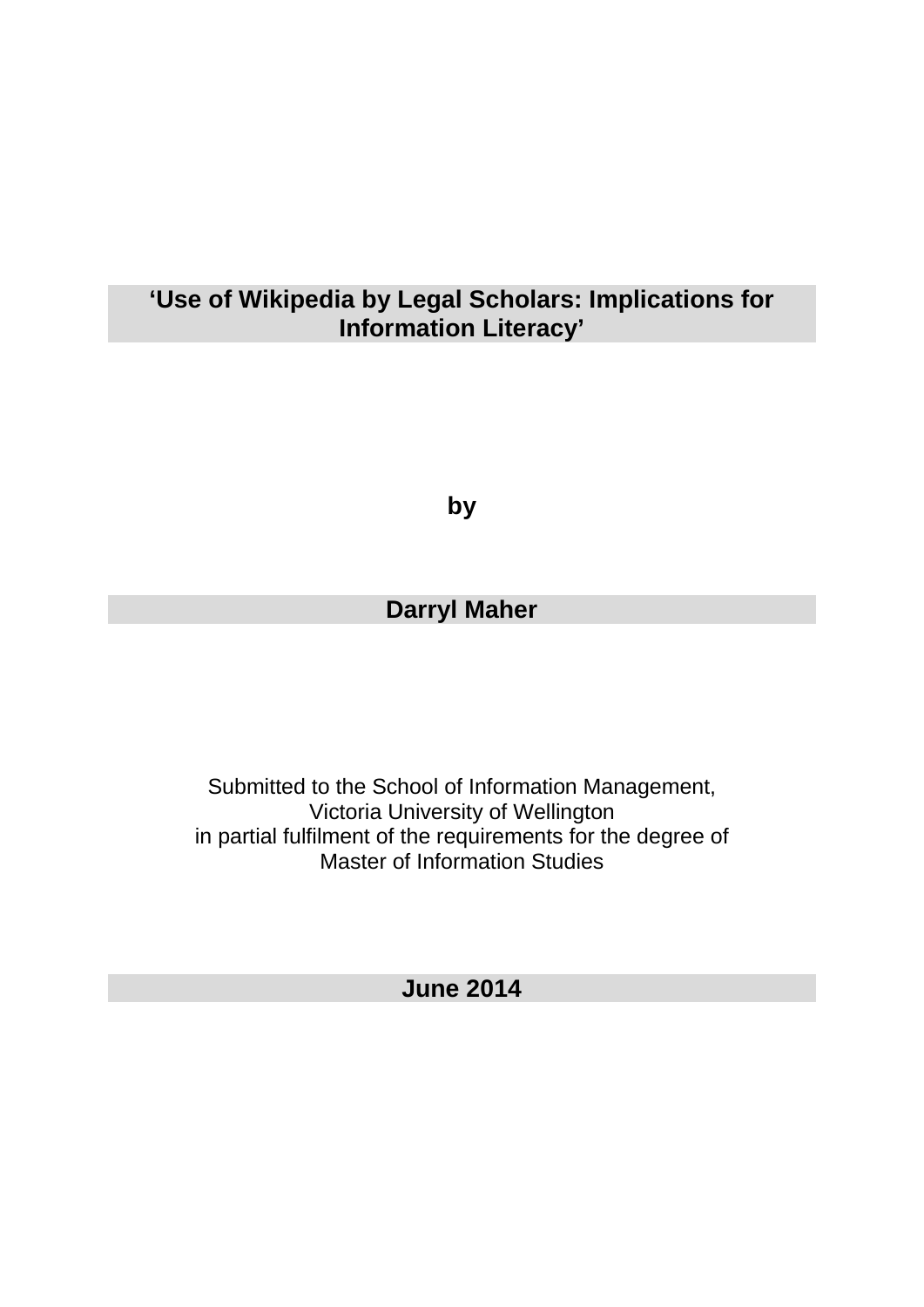# **Acknowledgements**

I would like to firstly acknowledge my supervisor, Dr. Chern Li Liew, for being extremely patient and understanding with this project.

In addition, I would like to thank all of my colleagues at the Davis Law Library for their support with this project. Specifically I would like to thank Melanie Brebner, Tracey Thomas, and Stephanie Carr for their input and feedback on my work.

I would also like to thank my friends and family who have been there for me during this project.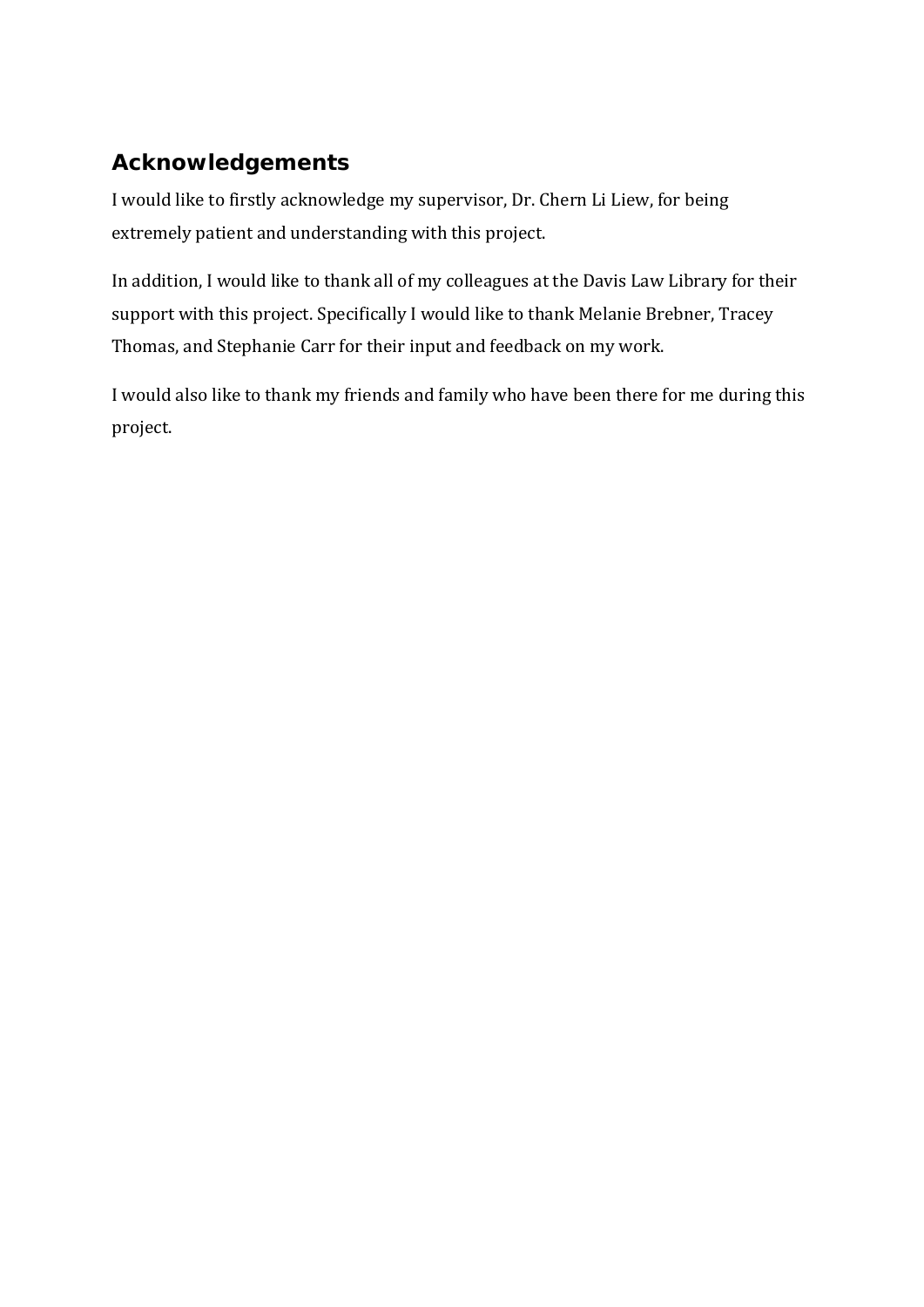# **Table of Contents**

| 4.1.1 Court Cases Where Wikipedia Was Used to Decide Factual Issues 17              |  |
|-------------------------------------------------------------------------------------|--|
|                                                                                     |  |
|                                                                                     |  |
|                                                                                     |  |
|                                                                                     |  |
| 5.1.2 Restricted Usage as a Strategy Compared to Increasing Information Literacy 26 |  |
|                                                                                     |  |
|                                                                                     |  |
|                                                                                     |  |
|                                                                                     |  |
|                                                                                     |  |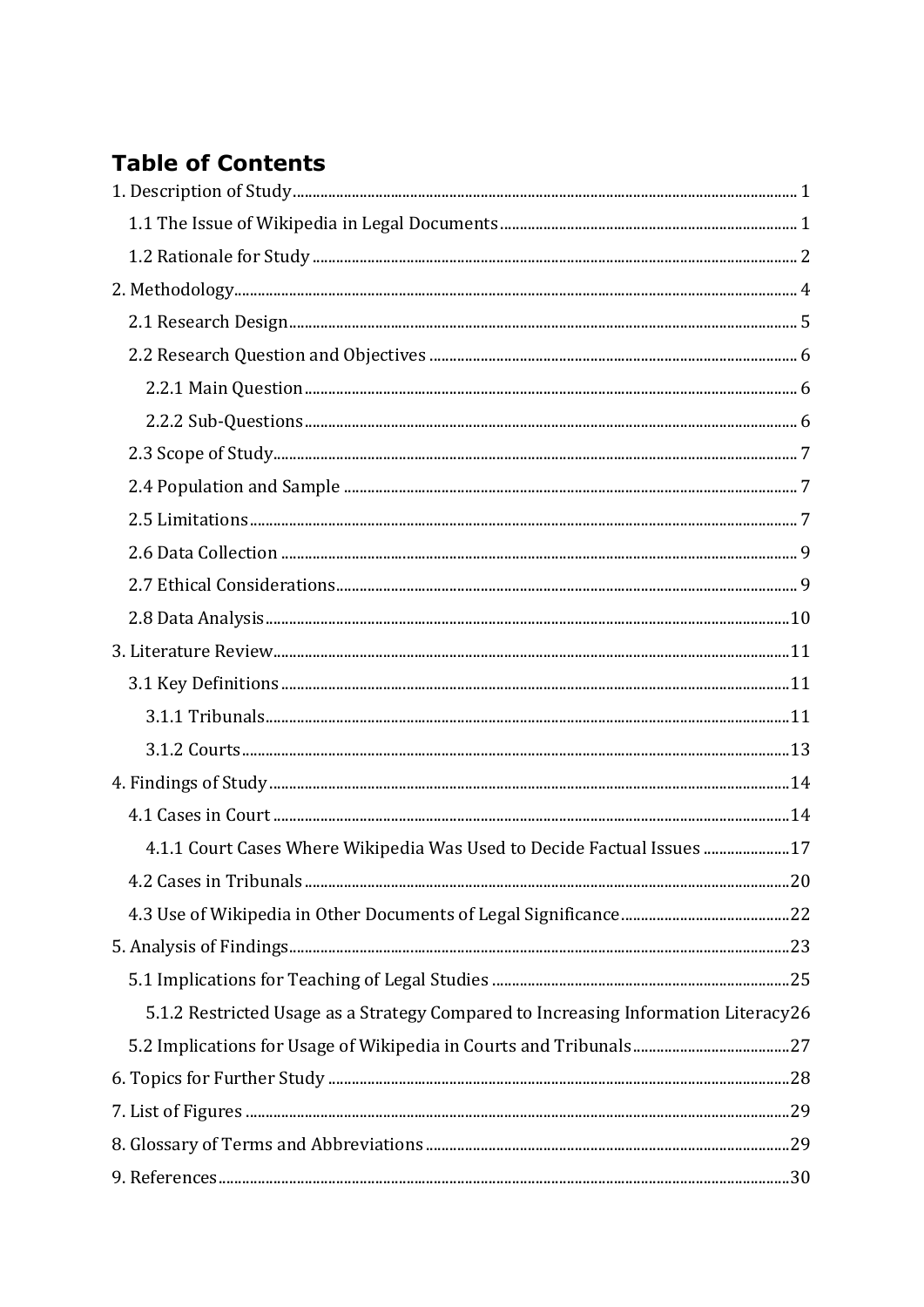# <span id="page-3-0"></span>**1. Description of Study**

## <span id="page-3-1"></span>**1.1 The Issue of Wikipedia in Legal Documents**

When using Wikipedia in court (and other legal settings) the reliability of Wikipedia as a source is a significant issue.

There have been a number of cases in America where the citation of Wikipedia has generated substantial controversy, including having the case dismissed due to Wikipedia usage (Peoples, 2009). Given that New Zealand has a much smaller population, and our court systems do not deal with all of the same types of cases as the American courts (for example, our ACC system reduces certain types of civil cases), there are relatively fewer cases in New Zealand where Wikipedia has been cited. At this stage in our legal history, we have an opportunity now to learn from the issues that have arisen in America and to implement measures to ensure that Wikipedia is used correctly in our judicial system before it becomes problematic. The most effective way to achieve this is through adequate education about its usage in our law schools, which means comprehensively incorporating correct usage of Wikipedia into our information literacy curricula at law schools.

The Wikipedia entry for 'Wikipedia' ("Wikipedia", n.d.) describes itself as:

…a collaboratively edited, multilingual, free Internet encyclopedia that is supported by the non-profit Wikimedia Foundation. Volunteers worldwide collaboratively write Wikipedia's 30 million articles in 287 languages, including over 4.4 million in the English Wikipedia. Anyone who can access the site can edit almost any of its articles, which on the Internet comprise the largest and most popular general reference work.

The open editorial nature of Wikipedia (anyone can edit most pages), along with the constantly changing content of each page, is one of the greatest strengths of Wikipedia. It is this nature that has led it to become a major international reference source. These same strengths, however, present a challenge to legal scholars, who frequently require an authoritative and reliable source of information.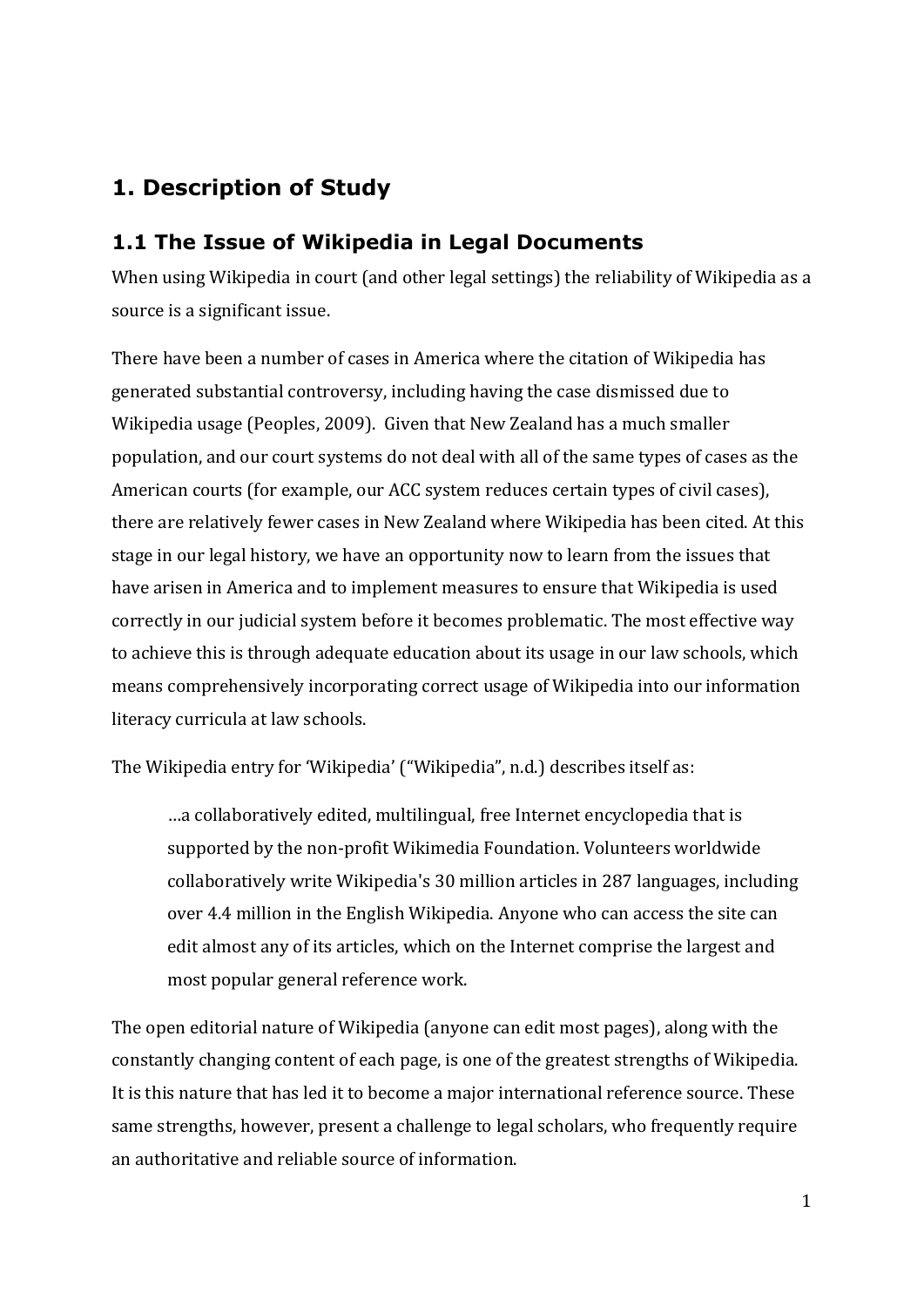The role of user-generated content in legal research is an issue that is currently being debated amongst legal scholars. The topic generates a substantial amount of controversy and highlights many important topics, both in court and in an academic setting. Some may be surprised to see that it is not uncommon to cite Wikipedia in courtroom situations that vary from transnational taxation disputes (Rodrigues, 2013), immigration cases (Rodrigues, 2013), medical cases (Angenot, 2013), and even in the European Court of Human Rights (Chester, 2007).

It is beyond dispute that many people already cite Wikipedia and other types of usergenerated content as sources in a legal setting. It is simply too late to deny that such practices occur, so it is important now to look at the contexts in which Wikipedia use is acceptable. It is imperative that the ways in which it is used are scrutinised and clarified. The fact that Wikipedia and user-generated content has been used effectively in some courts shows that the citation of this type of content is somewhat acceptable when used in certain contexts (and when used in certain ways). The overall acceptance of Wikipedia and user-generated content is far from uniform, however. There are many occasions when the use of Wikipedia and other similar sources is considered to be quite inappropriate (and often rightly so). This project aims to clarify the distinctions between these scenarios and disambiguate the correct usage of such sources.

### <span id="page-4-0"></span>**1.2 Rationale for Study**

Although it is certainly a more prominent issue overseas, the use of Wikipedia in legal documents is becoming more prevalent in New Zealand. As evidenced in this study, there are already a fair number of legal documents in New Zealand that cite Wikipedia as a source and there is a reasonable likelihood that the number of cases citing Wikipedia will continue to increase. The role of Wikipedia in legal decisions is mentioned in Judge David Harvey's IT Law textbook *internet.law.nz* (2011) which is currently one of the leading texts on IT Law in New Zealand. There is only a small section of the book devoted to Wikipedia, but this is enough to show that it is a current issue in the New Zealand legal system.

If left unchecked, the use of Wikipedia could potentially create problematic precedents in case law (Wagner, 2008). On the other hand, if Wikipedia and such sources were to be banned outright, this could cause other difficulties in a number of cases, particularly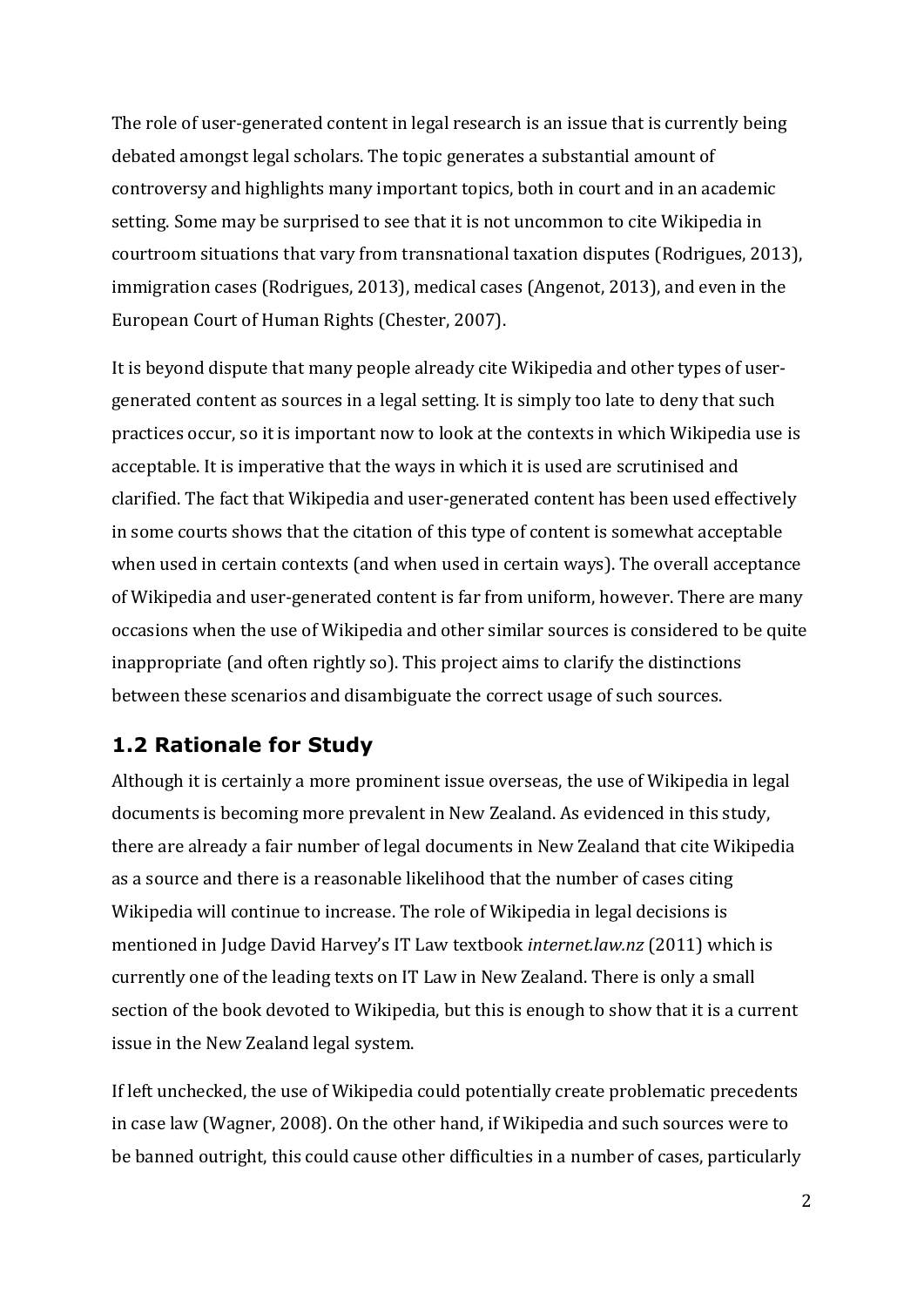where litigants choose to represent themselves and may not have much legal knowledge. In addition, Wikipedia is actually a reasonably good source for certain types of information, such as evaluating the common use of particular terms and concepts.

There has never been a study of this nature in New Zealand, and studies of this type outside of United States are rare and incomprehensive. The legal systems of America and New Zealand are similar, but differ in a number of ways. Although both countries use common law systems, the American system is divided into a federal court system and various state courts.

The American federal and state courts have a complex relationship with each other that is not hierarchal. Rather, the state courts and the federal courts are perhaps best described as being parallel to each other. One particular difference is that while American state courts can use decisions from other states as a source of influence, they can also completely disregard decisions made in the state courts of other states, if they wish to.

New Zealand cannot afford this luxury; New Zealand courts share jurisdiction over the entire country. This is one reason that upholding a high level of case law in New Zealand is perhaps even more important than it is in America. If a precedent in court is set based on faulty evidence (for example, something incorrect in a Wikipedia article) it makes it extremely easy for the opposing party to appeal the case and have it overturned by focussing on the evidence in question. Not only could this lead to outcomes that seem unjust, it could cost the taxpayer by allowing a large number of losing parties to tie up the courts in appeal cases. The judicial systems of countries such as England, Australia, Northern Ireland and Canada are in many ways closer to the New Zealand judicial system than the American system, so the findings of this study are widely applicable.

There is a need for cited works in courtrooms to be authoritative, accurate, and properly used. Given that it is important in the courtroom, it is also important for students to understand this through their studies at university. The best way to achieve this is to ensure that the use of Wikipedia and user-generated content is taught effectively in law schools and incorporated as part of the curriculum in information literacy.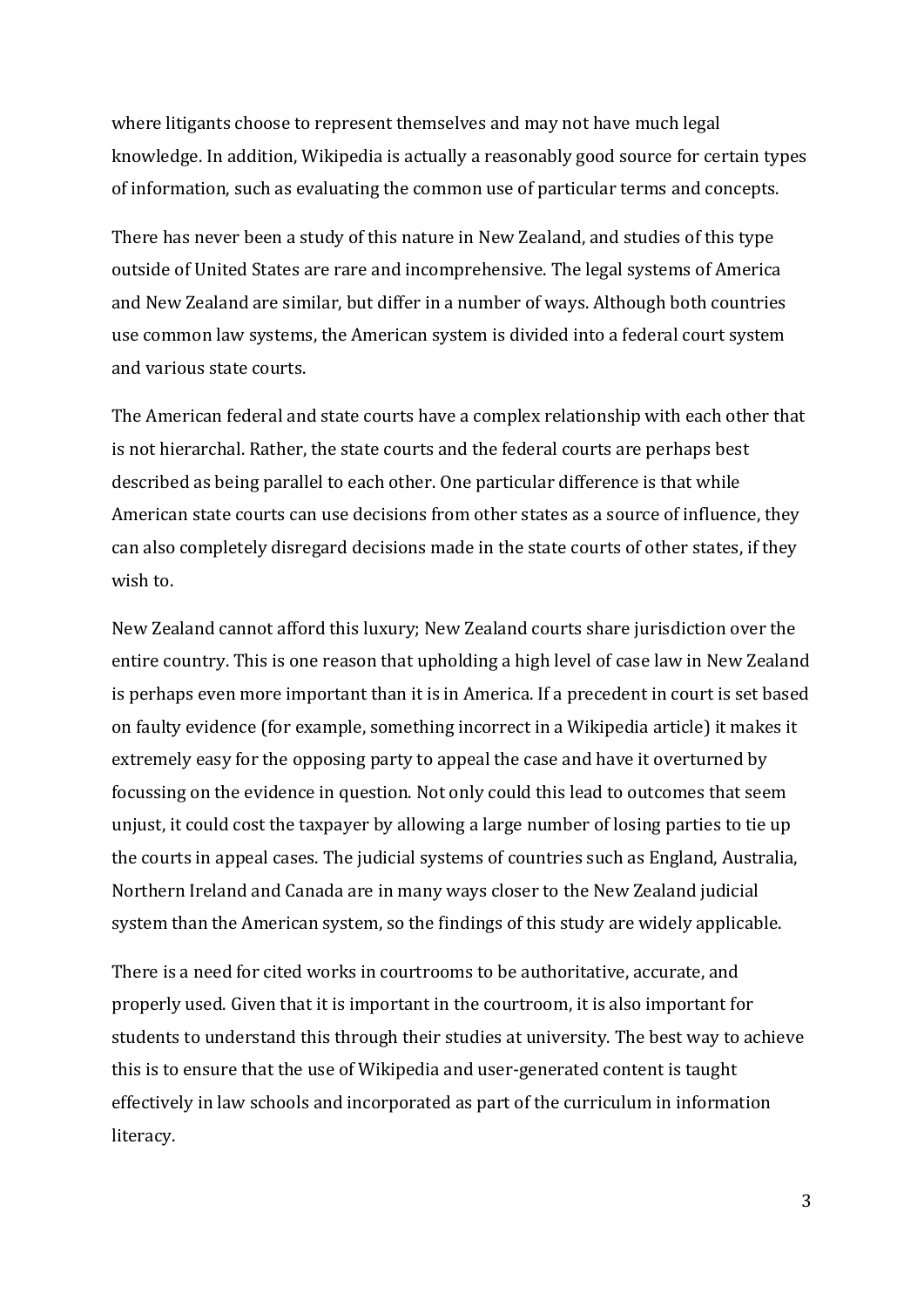A study such as this would serve to highlight some of the more legitimate areas of tension while re-evaluating some of the issues which may appear to be more substantial than they really are. This will help move the conversation surrounding Wikipedia into more useful and productive territory. It will also generate suggestions on how to deal with the issues raised by the use of sources such as Wikipedia.

# <span id="page-6-0"></span>**2. Methodology**

There has never been a study of this sort in New Zealand before. As a template for the structure of this study, the model used by Gerken (2010) and also Peoples (2009) is perhaps the most appropriate one to adopt. Gerken (2010, p. 192) summarises his methodology in the following way:

The author read and summarized every case that cited Wikipedia. Particular attention was paid to why each court cited Wikipedia and how the Wikipediasupported information functions in the context of its decision.

This review of cases citing Wikipedia shows that courts use information gleaned from that source in a variety of ways. The corresponding analysis focused on whether the use of Wikipedia might be categorized as innocuous or problematic. In particular, a court's use of Wikipedia to document a fact tangential to the case or related to its background was deemed innocuous, while use of Wikipedia was deemed problematic when it effectively became the deciding factor in the court's consideration of material factual issues in the case.

As above, Gerken (2010, pp. 193-213) posits two types of innocuous uses of Wikipedia: Quips and gap fillers (quick summaries of terms or concepts, usually technical, colloquial, or foreign). Conversely, Gerken (2010) found that cases using Wikipedia to decide the facts of case usually ended up compromising the role of the party citing Wikipedia. This study uses a model derived from this, but also evaluates whether these findings are the same in the New Zealand context, or whether there is a better framework for evaluating the use of Wikipedia in cases decided under our legal system.

In addition to Gerken (2010), this study considers the hazards of using Wikipedia and the types of limitations that should reasonably be taught to students. Section **5.1**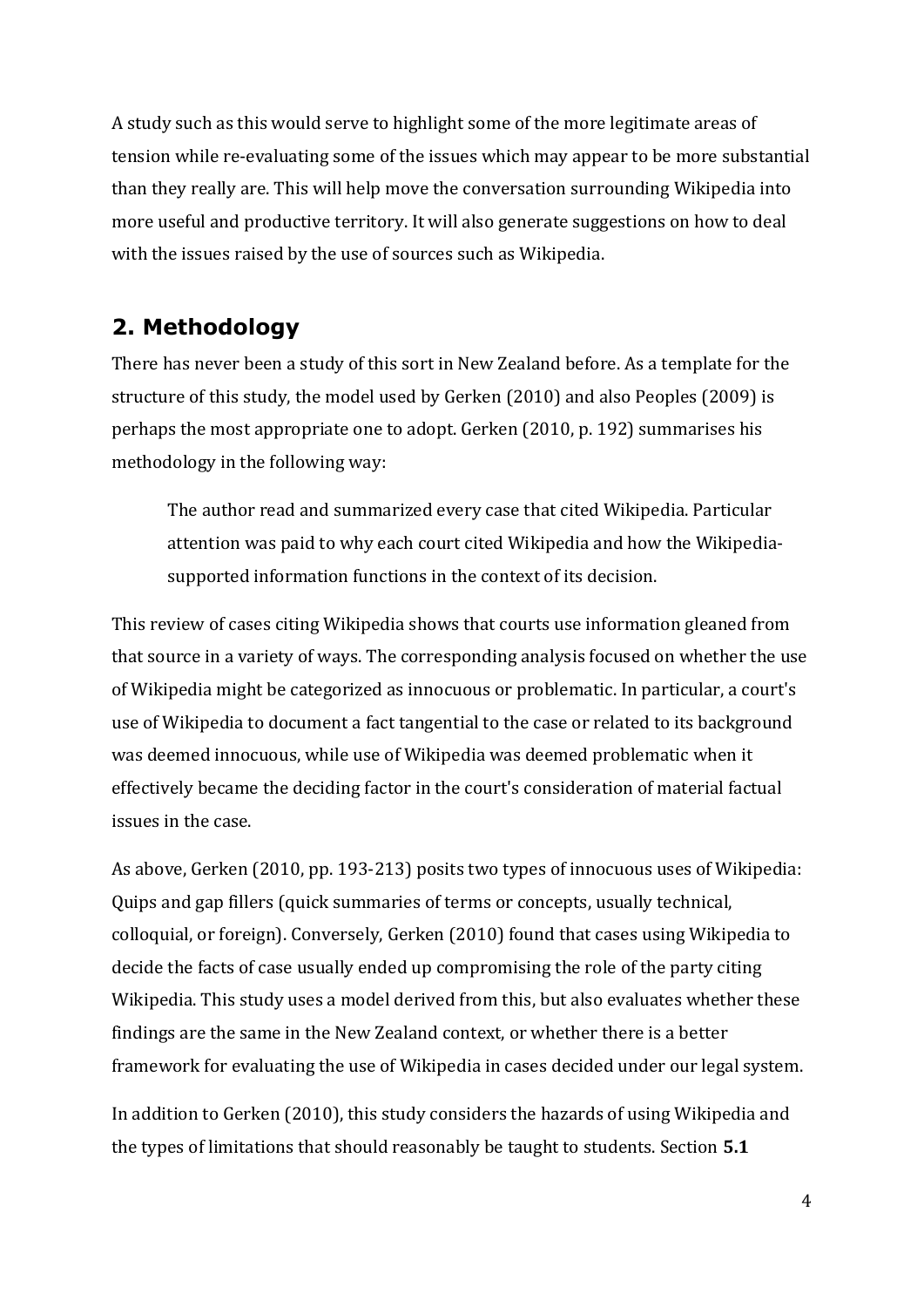**Implications for Teaching of Legal Studies** deals directly with information literacy and addresses the acceptable usages of Wikipedia discovered in the study, but also considers many of the issues raised by those objecting to the use of Wikipedia. This includes Murray & Miller's (2010) warning that inappropriate use of such sources could lead to such sources being disallowed. It also cautions against the type of vandalism that Waters (2007) undertook, which could be extremely dangerous if exploited to further legal ends.

In section **5.2 Implications for Usage of Wikipedia in Courts and Tribunals** there is a discussion about the reasons that information literacy is perhaps a better response to Wikipedia usage than restricting its use. This section also covers the positive reasons as to why legal professionals should use Wikipedia. This includes Noveck's (2007) suggestion that Wikipedia is useful for engaging lawyers in the democratic process. This will be balanced against O'Neil's (2011) claim that Wikipedia has an inherently nondemocratic structure. It also explores Margolis' (2007) suggestion that online research (including Wikipedia) is now imperative in order for lawyers keep up with developments: a lawyer who does not use the internet for research is now doing their client a disservice. Barnett & Baer (2011) suggest that Wikipedia is a good resource for legal research, so long as it is accepted for what it is: a tertiary source. This carries with it many of the same cautions as any other tertiary source. There will be an exploration of the possibility of employing a system similar to that suggested by Korfiatis et al. (2006) for verifying the quality of Wikipedia articles. A methodical approach such as this would be appropriate for lawyers and judges to use in order to avoid some of the pitfalls of Wikipedia.

#### <span id="page-7-0"></span>**2.1 Research Design**

This project examines as many searchable legal decisions in New Zealand as possible where Wikipedia has been cited or mentioned. Each court citation of Wikipedia is investigated in a qualitative manner. Contextual and functional aspects of each Wikipedia citation are analysed to consider whether they are appropriate or not. Particular attention is paid where it has been used as evidence to decide factual issues.

Following the results of the study, a review of issues raised in the relevant literature is examined against the data collected. This includes issues such as: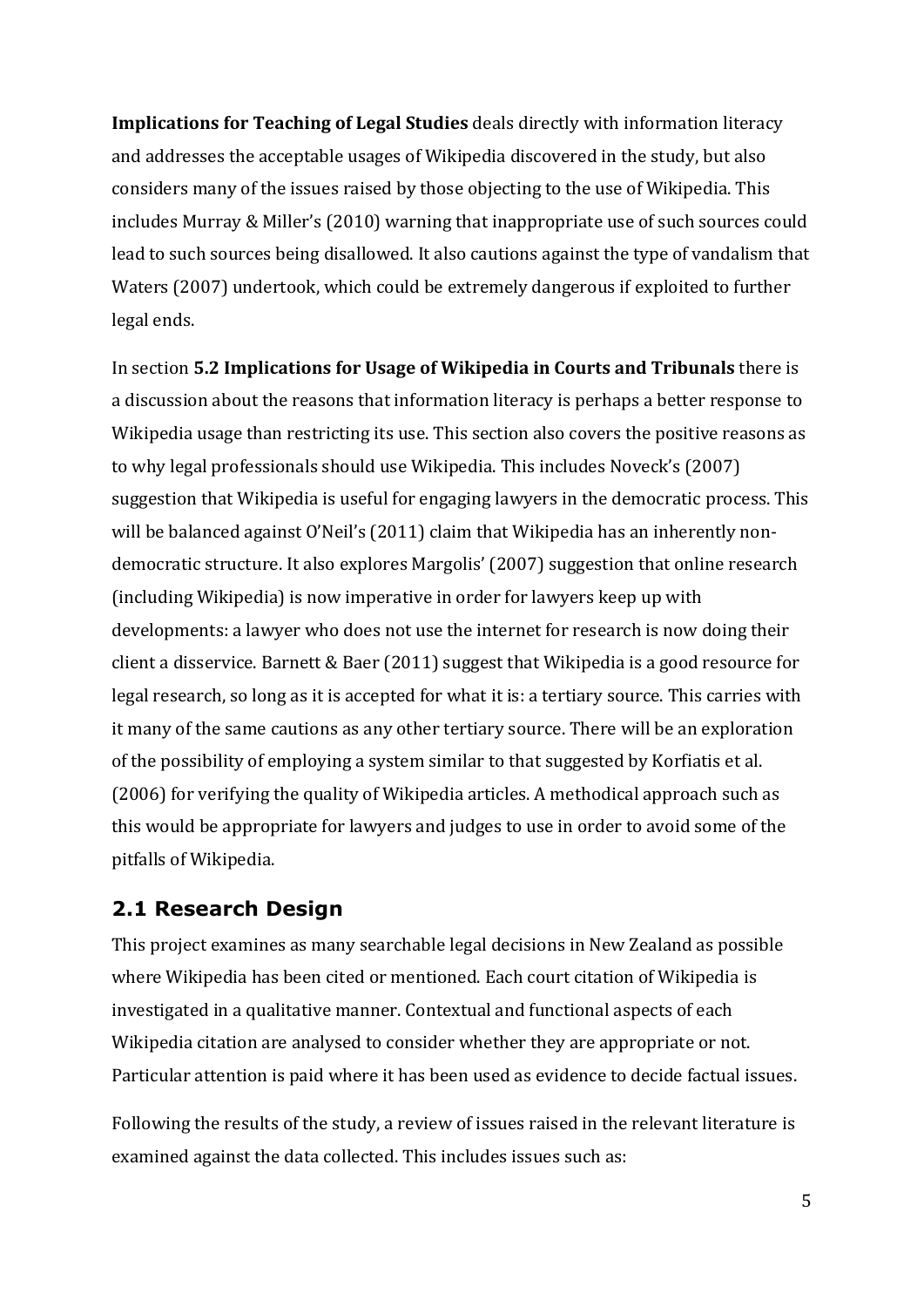- Controversies about the use of Wikipedia in academia
- The need (or lack thereof) for authority in Wikipedia
- How and where Wikipedia has been considered as an acceptable source in foreign legal systems
- Correct citation

There is a discussion about the ways in which the use of Wikipedia (and other sources of user generated content) should be taught in law schools in New Zealand. This examines tactics such as blanket prohibitions contrasted with increased information literacy. It develops some suggestions on ways in which students should be taught how to use Wikipedia and the situations where citing Wikipedia should (and should not) be acceptable. There is consideration given to the ways in which integrating Wikipedia into teaching could assist with information literacy (both with regard to Wikipedia, and in general).

Finally, there is some discussion about the most prudent ways for judges and lawyers in New Zealand to use Wikipedia. This compares the literature with the data and investigates whether any inferences can be made about the ways in which lawyers can best use Wikipedia. Much of this will also be applicable to students of law, and the teaching of information literacy skills.

## <span id="page-8-0"></span>**2.2 Research Question and Objectives**

### <span id="page-8-1"></span>**2.2.1 Main Question**

 How can law students in New Zealand best be taught about the use of Wikipedia in legal research?

### <span id="page-8-2"></span>**2.2.2 Sub-Questions**

- In which ways, and in what contexts, has Wikipedia been cited in legal decisions in New Zealand?
- How does the current usage of Wikipedia in New Zealand legal decisions compare with the existing literature on the topic?
- From the data collected, are there inferences that can be made about the most prudent ways for litigants to use Wikipedia in New Zealand courts?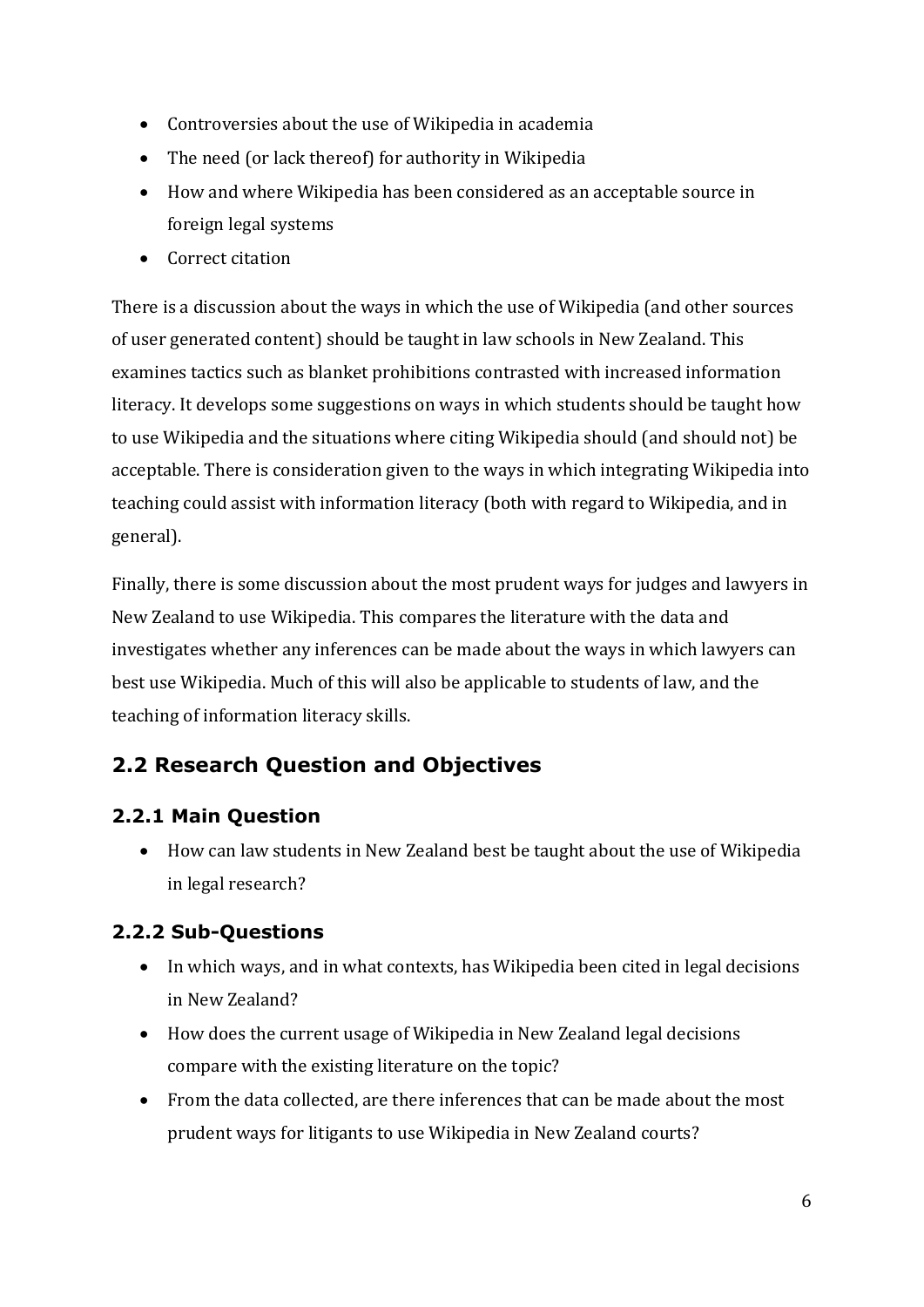## <span id="page-9-0"></span>**2.3 Scope of Study**

This study examines the use of Wikipedia across a broad range of judicial and administrative bodies within New Zealand. The primary focus of the study is the use of Wikipedia in courts (and other legally influential bodies) and how this affects the way that information literacy is taught in legal studies, particularly with regards to Wikipedia and other similar internet-based resources.

A secondary focus for this study is the use of Wikipedia in other legal documents, such as those issued by tribunals and regulatory bodies. There is also some discussion about best practices regarding the use of Wikipedia by those in legal professions, such as judges, solicitors, and barristers.

## <span id="page-9-1"></span>**2.4 Population and Sample**

The population for this study is the sum of all cases in New Zealand that have cited Wikipedia as a source. The outcome of this study could be used to make inferences about all of these cases. The exact number of cases in this group is indeterminate (see **2.5 Limitations** for more information about this). However, it is likely to be less than 100 cases.

The sample for this study is the largest number of court and tribunal decisions that could reasonably be identified to have used Wikipedia in New Zealand. There are 10 cases that can positively be identified as using Wikipedia as evidence, based on the judgments and transcripts collected from publicly available databases.

## <span id="page-9-2"></span>**2.5 Limitations**

Although searching the available databases should canvas a significant sample of the population, there are some limitations that will exclude certain cases. This type of sample technically makes this a study of an opportunity or convenience sample.

Many decisions (especially in lower courts, tribunals, and regulatory bodies) are unreported and are not archived in any manner at all. Some judgments are only given orally, and some decisions are not recorded at all. Searching or locating copies of these decisions is incredibly difficult (and in some cases, impossible). In many instances, copies of these decisions may not even exist and some will only exist within relatively inaccessible court archives.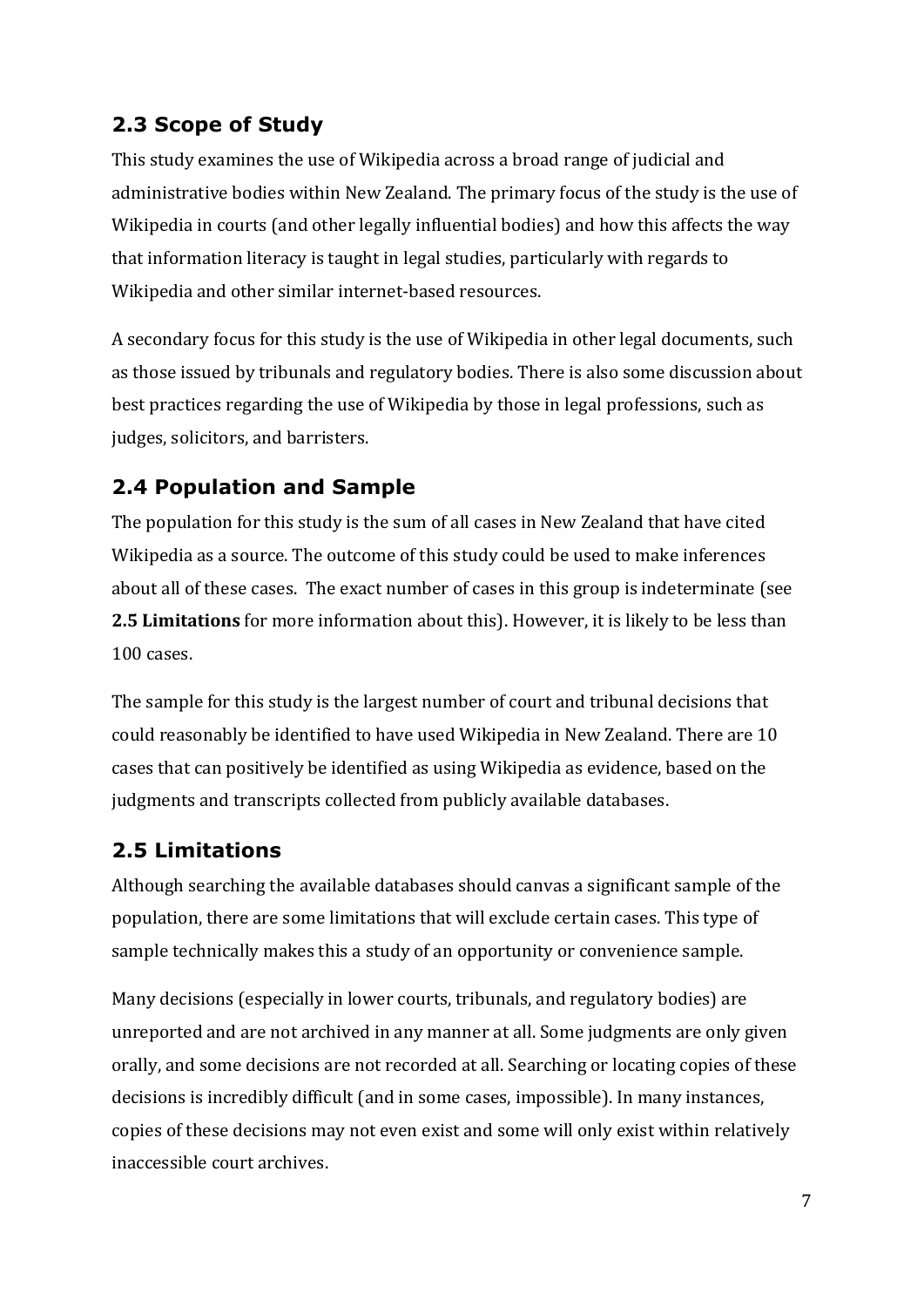Although many courts and tribunals have reasonably comprehensive collections of their decisions online, many are still in the process of being digitised. This is not a high priority for many courts and tribunals, so the digitisation of case law is a slow process and is currently incomplete.

This is a significant limitation because lower courts, tribunals, and regulatory bodies are probably more likely to use Wikipedia. The rationale for this hypothesis is that there are less stringent standards in lower level courts, staff in these bodies are sometimes less qualified, and there is often a higher proportion of litigants representing themselves. Self-represented litigants usually have little or no legal experience, so they are perhaps more inclined to use convenient sources for their legal research (such as Wikipedia).

A further limitation is the issue of referencing in courts and tribunals generally. Styles guides are a relatively recent development in New Zealand courts. It was only in 2004 that New Zealand courts began using style guides (McLay and Murray, 2011, p. xiii). Prior to this, judges usually used their own idiosyncratic style of referencing, law schools all used different style guides, and legal publishers used different style guides again (McLay and Murray, 2011, p.xiii). It was only in 2009 that an overall style guide for New Zealand was developed and published (McLay and Murray, 2011, pp. xiii-xiv). Although most courts and tribunals do now use the New Zealand Law Style Guide (NZLSG) (McLay and Murray, 2011, p. xiii) there is still a somewhat inconsistent application of referencing in some lower level courts and tribunals. Even where the style guide is used, it is not always used accurately or completely. There is no statutory obligation for those in courts to use the law style guide, or to use it correctly. This is an issue that is broader than this study, but it does impact upon the ability to accurately locate citations. In fact, Wikipedia is not mentioned specifically in the NZLSG, so it is difficult to verify exactly what a correct citation would look like. This may mean that there are some cases that are not picked up in the searches used for this study. This study may in fact be used to make recommendations to the authors of the NZLSG for future editions.

One further issue is that judgments do not completely detail everything that occurs in a case. A judgment will usually detail the key arguments and evidence that has been considered by the judge or tribunal to inform their decision (Spiller and Hinde, 2011, p.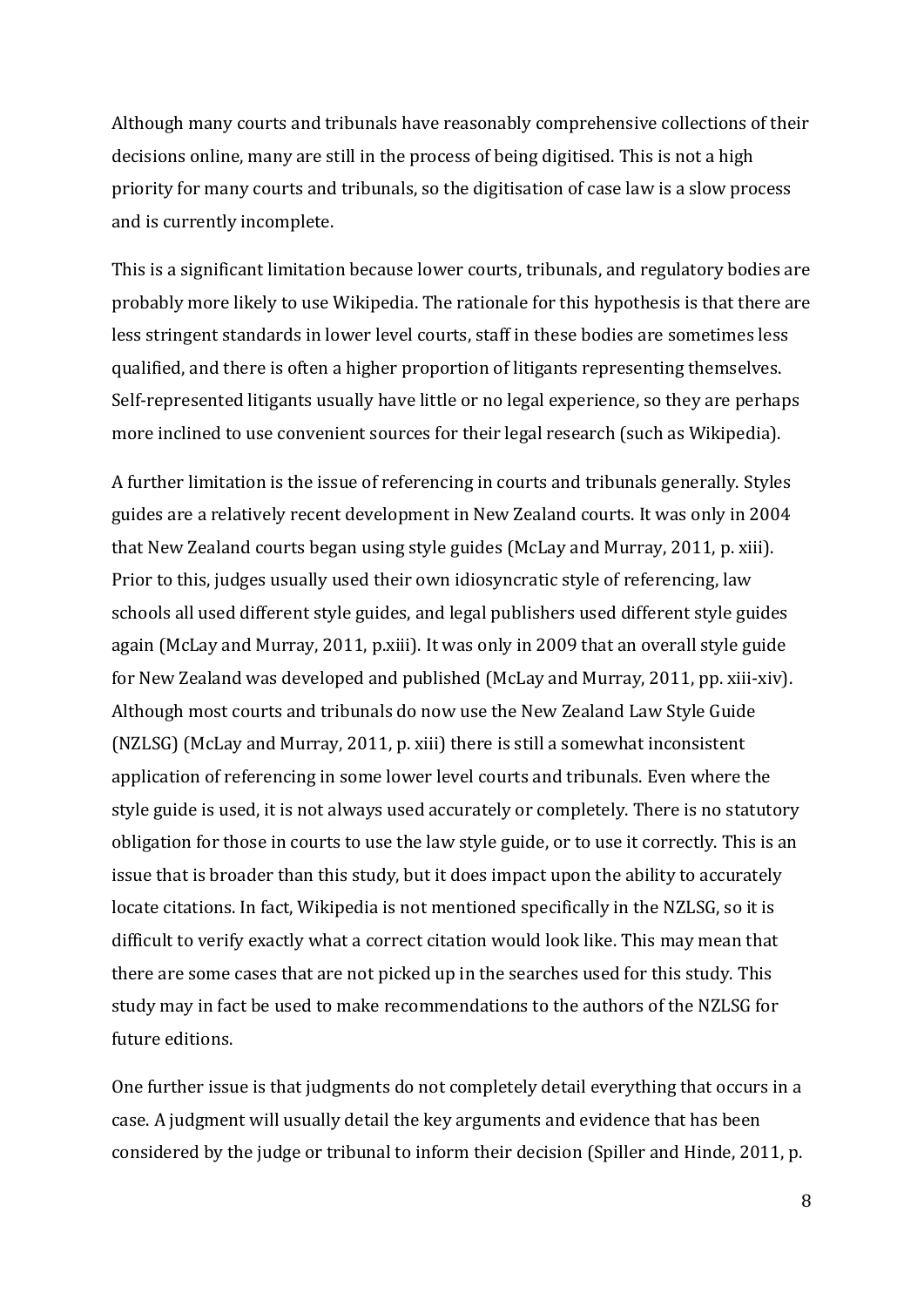160). As such, contextual evidence and issues tangential to the case will not be detailed completely in the published judgment. This means that there may well be several cases where Wikipedia was mentioned in the case, but not recorded in the final judgment. The Supreme Court issues complete transcripts of cases heard since 1 July 2004 ("Supreme Court Transcripts 2013", n.d.), but other courts do not issue complete transcripts of court proceedings. This means it can be difficult to ascertain precisely what evidence has been presented in cases. However, the inference can usually be made that if evidence has not been mentioned in the judgment then it is tangential to the core issues of the case.

## <span id="page-11-0"></span>**2.6 Data Collection**

The data collection for this study mainly relies on searching online databases for the keyword 'wikipedia'. Two prominent commercial legal databases have been searched: Westlaw NZ<sup>1</sup> and LexisNexis NZ<sup>2</sup>. In addition, the freely available New Zealand Legal Information Institute (NZLII) <sup>3</sup> website is used.

The websites of some tribunals also have searchable lists of decisions. Where possible, these databases have also been searched.<sup>4</sup>

## <span id="page-11-1"></span>**2.7 Ethical Considerations**

There are relatively few ethical considerations for this study. As there is no need for the use of human subjects, no ethics consent is required.

All sources used are from publicly available databases. Some of these databases are freely available while others are commercial databases which require paid

<u>.</u>

<sup>&</sup>lt;sup>1</sup> This is a subscription database, so it is accessible through libraries.

<sup>2</sup> This is a subscription database, so it is accessible through libraries.

<sup>3</sup> The URL for NZLII is www.nzlii.org/

<sup>4</sup> The list of tribunals and their respective websites is available at http://www.justice.govt.nz/tribunals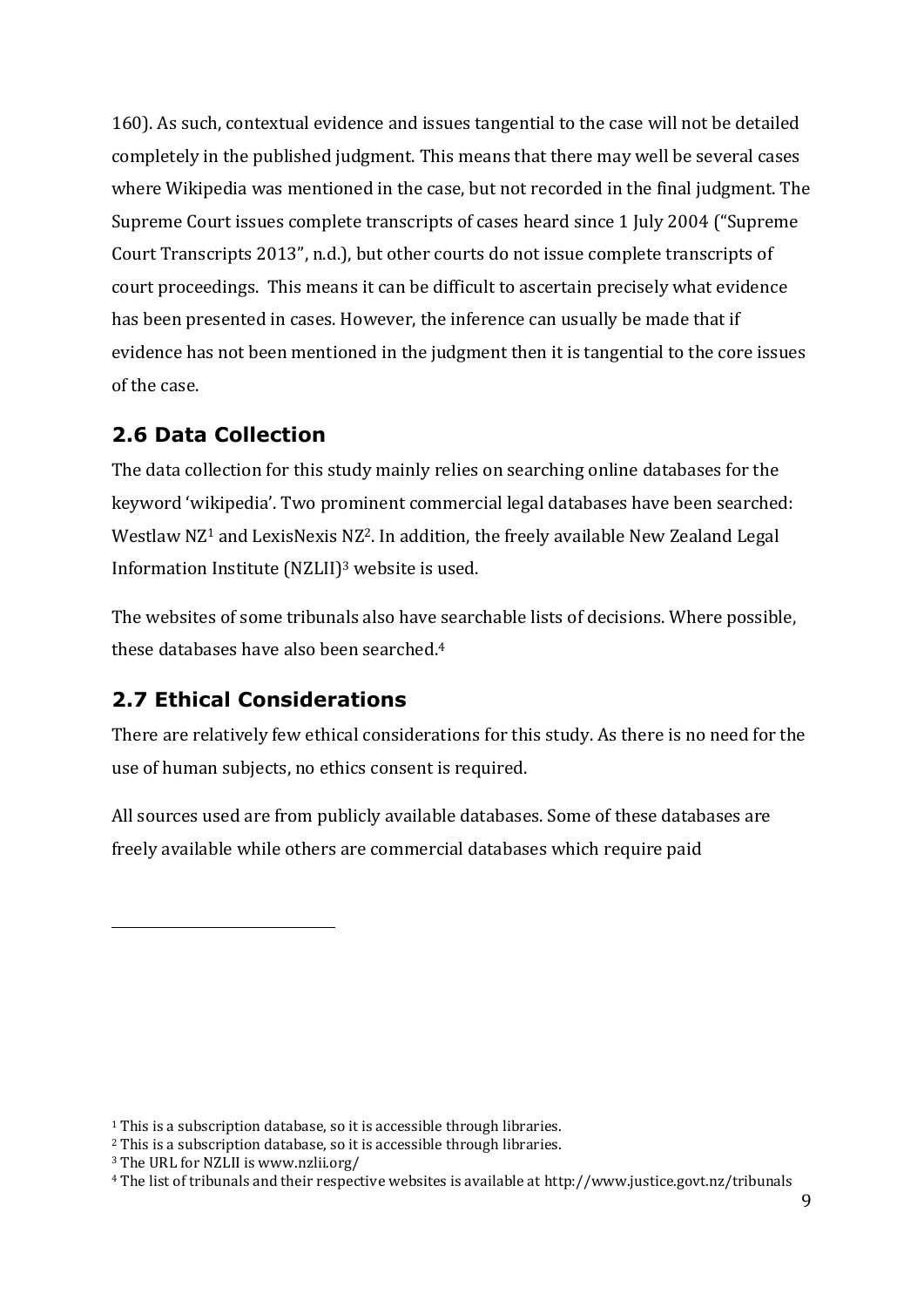subscriptions. As a guiding principle, statutes and case law are usually obliged to be publicly accessible where possible ("Declaration on Free Access to Law", n.d.).

Given that this study could potentially be cited in a legal setting, there is an ethical onus on the researcher to have adequate knowledge of the appropriate laws and ensure that this research is effective and comprehensive. This has been addressed by collaborating closely with my colleagues at the University of Auckland. This includes the library staff who provide information literacy services to both the staff and students, and also members of the Faculty of Law who are leading experts in their fields.

## <span id="page-12-0"></span>**2.8 Data Analysis**

The data analysis employs a qualitative approach. The approach used in this study is modelled upon the methodology used by Gerken (2010) and Peoples (2009). It examines each case where Wikipedia is cited and considers the context in which Wikipedia was cited. This includes a number of factors:

- What type of case is being heard (the level of court/tribunal/body, what representation parties have, what judge is hearing the case).
- How Wikipedia was invoked (to assist with a quip, to give common usage of a term/concept, to define a term/concept, to provide contextual information, to decide facts).
- Outcome of the case (whether the party invoking Wikipedia was successful in making their point, and whether the final decision went in their favour or not).

This investigation aims to inform the discussion on how information literacy is best taught in law Schools regarding Wikipedia. By showing students the ways in which Wikipedia is used in courts, they can consider how to use it appropriately when completing their assessments. In addition, comparing and contrasting the outcome of this study against American studies, such as Gerken (2010), educators can construct education programmes that are specifically appropriate for the New Zealand context. Ultimately, by understanding the ways in which Wikipedia is (and is not) acceptable in New Zealand courts, educators can train law students how to employ Wikipedia effectively in litigation.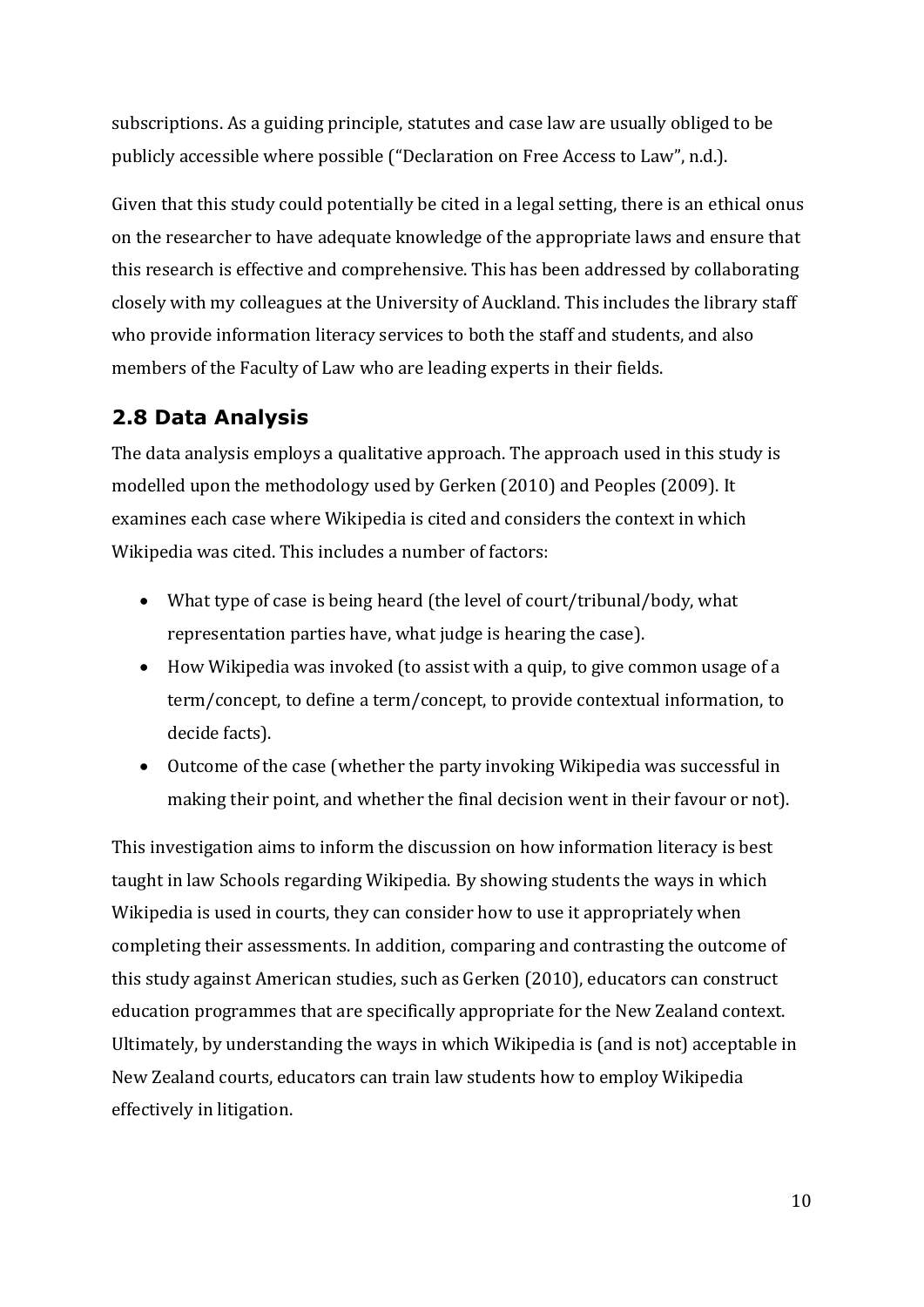## <span id="page-13-0"></span>**3. Literature Review**

It is tacitly acknowledged in much of the literature that Wikipedia is a divisive topic and it is not usually considered to be an authoritative source of information. Even though most of the authors share these assumptions, Wikipedia remains a controversial topic and opinions on it are widely polarised. There are pieces written on the topic of Wikipedia in law that almost encourage its use such as Margolis (2007) and Noveck (2007) while others call for an outright and total ban on its use, such as Wagner (2008).

Between these two points of view, there are a number of works that take a sympathetic but cautious approach to Wikipedia.

Quite often works specifically addressing the use of Wikipedia in legal decisions are framed as defences of Wikipedia (since the pitfalls are seen to be considered to be obvious to an audience with an academic background). This attitude is perhaps most evident in the article on the topic by Murley (2008), which is even titled "In Defense of Wikipedia". The notion that a sympathetic academic would need to "defend" Wikipedia indicates the status of Wikipedia's credibility in the academic world.

The most prevalent attitude in the literature is that Wikipedia is potentially acceptable, in certain contexts, if it is used in a specific set of ways. Articles that take this tact include Korfiatis, Poulos, & Bokos (2006), Gerken (2010), Miller & Murray (2010), and Peoples (2009). Judge David Harvey's writing on the use of Wikipedia (2011) cautions against using Wikipedia where a more authoritative source is available, and suggests guidelines for courts when Wikipedia is cited.

Based on the arguments employed in Miller & Murray (2010) and Peoples (2009), the contexts where it is acceptable to cite Wikipedia are usually in non-essential parts of the case, such as quips. Another acceptable usage might be to illustrate contextual and background information that is tangential to the case itself.

## <span id="page-13-1"></span>**3.1 Key Definitions**

#### <span id="page-13-2"></span>**3.1.1 Tribunals**

Tribunals are a challenging issue in that they operate in the nexus between administrative law and the judicial system. There are sometimes adjudicative issues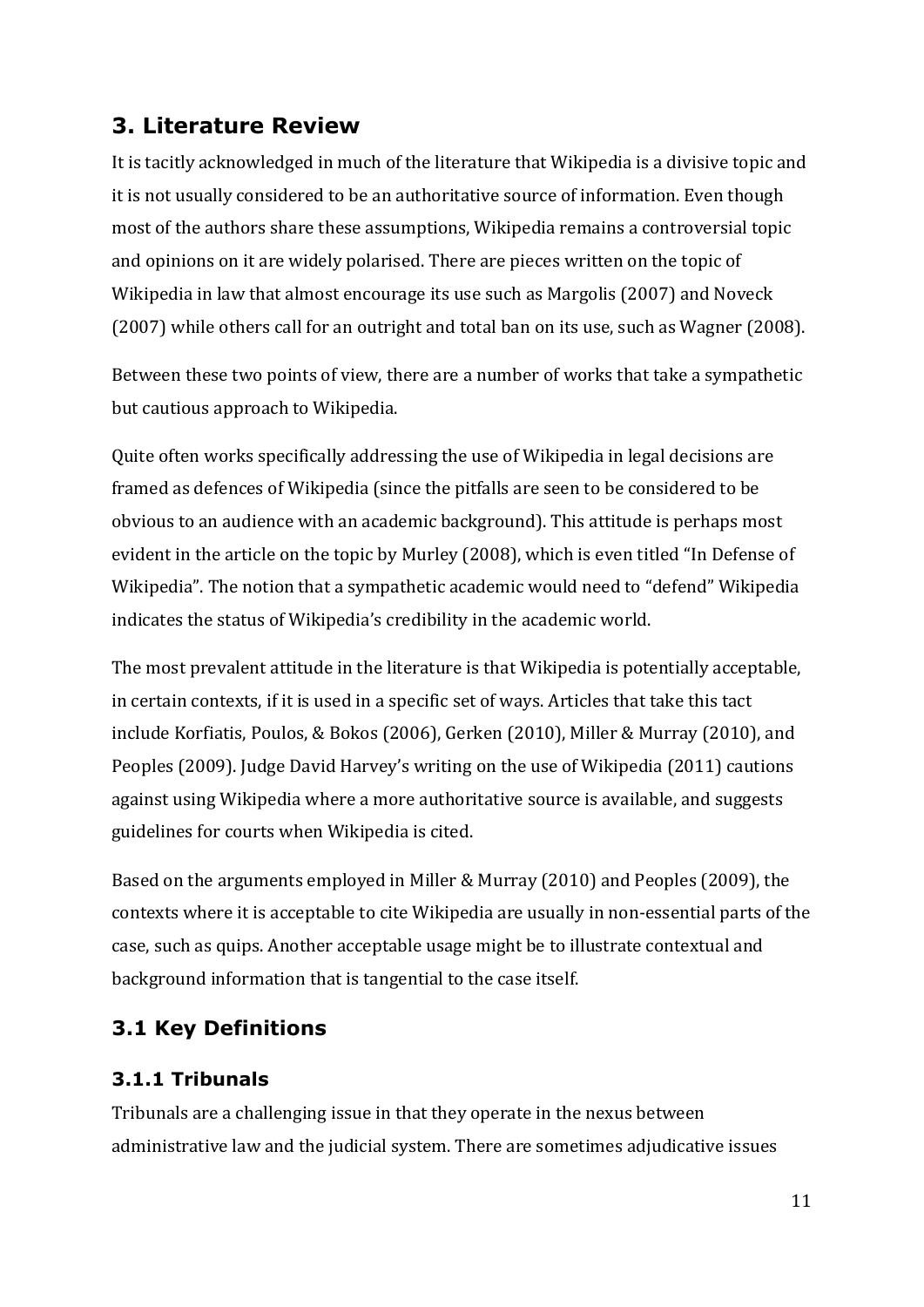where the use of courts are not completely warranted, or may not be specialised enough to properly address a certain case or issue (Cameron, 2009).

Broadly speaking, tribunals can be divided into two fields. There are those which are judicial in nature (hearing disputes and appeals against administrative decisions). There are also others which are more oriented towards fact finding investigations and making recommendations (similar to a commission of inquiry).

There are over 100 bodies established by legislation that could fall under the broad scope of what is termed as a tribunal. Some of them are close to the traditional meaning of the term tribunal, while others are more akin to regulatory bodies.

There is no strict definition of what a tribunal exactly constitutes. Both the definition of the term 'tribunal' and the definition of the corresponding concept have historically been very ambiguous. To get around this issue, the 2008 Law Commission report on tribunals in New Zealand offers a good set of guidelines as to what constitutes a tribunal ("Tribunals in New Zealand", pp. 33-35). Some tribunals will exercise more than one of these functions:

(a) Deciding disputes between citizens

(b) First instance determination of disputes or questions between citizens and the state

- (c) Reviewing and appealing administrative decisions
- (d) Regulating and disciplining members of professions
- (e) Deciding appeals from decisions of other tribunals
- (f) Licensing particular activities

(g) Investigating particular matters and making recommendations to Ministers/Parliament

(h) Applying consistently, and developing, a broad policy set by Parliament to individual situations, where Parliament has considered that this would be most appropriately done by an independent body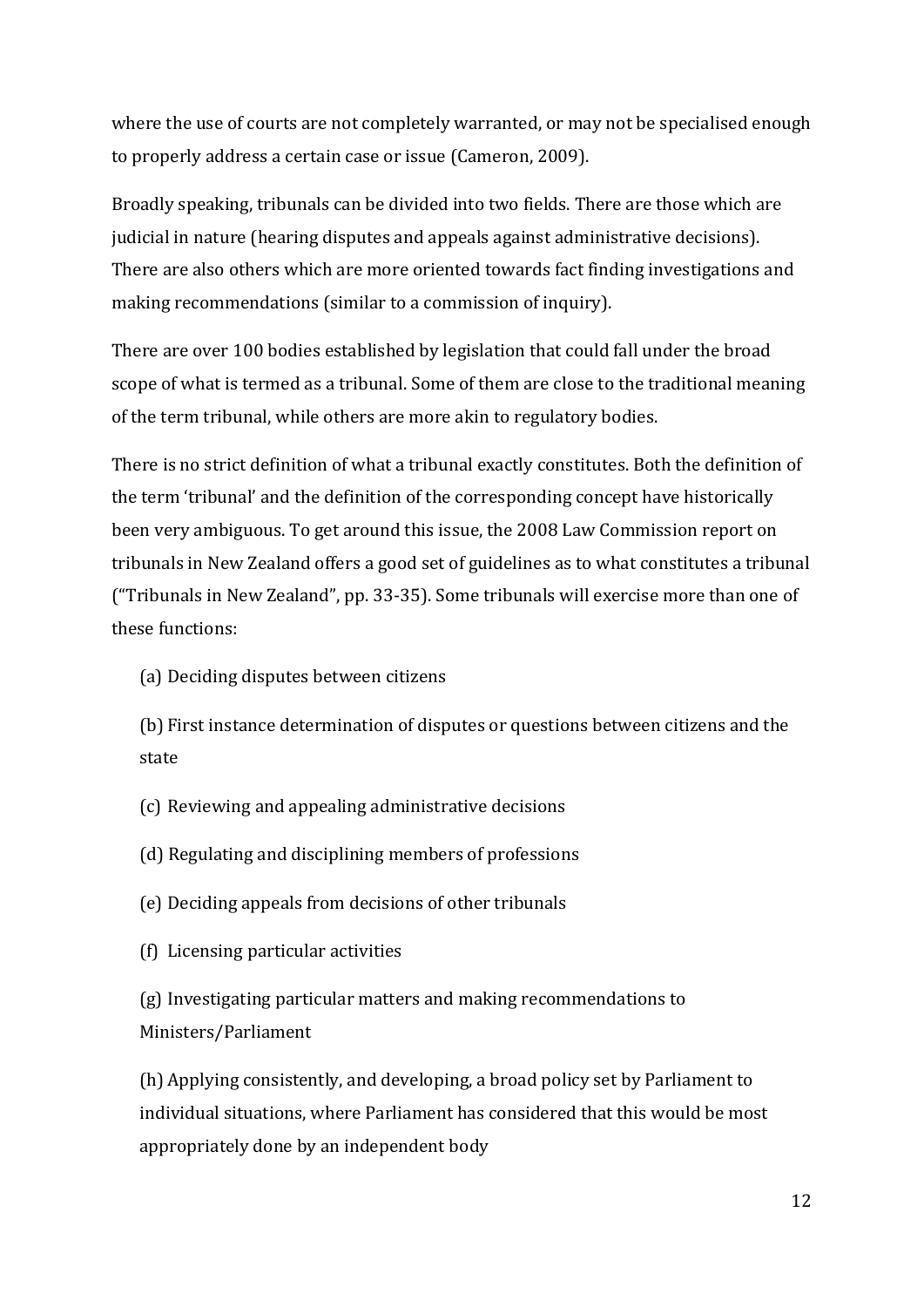Some of the bodies incorporated in this study were not included as part of the law commission report. Indeed, some of the bodies in this work were established as a direct result of this law commission report (which reformed and combined many of the overlapping bodies that existed at the time).

## <span id="page-15-0"></span>**3.1.2 Courts**

Courts are, technically speaking, one specific type of tribunal. Generally they are tribunals where the jurisdiction has been mandated by the legislative branch of the government to interpret and enact the law. The types of parties and categories of subject matter covered by a particular court are known as its jurisdiction. In common law countries, such as New Zealand, the jurisdiction of a particular court may be partly inherent from the common law origin of the court ("The Structure of the Court System", n.d.).

Courts are generally more formal than other types of tribunals. They are usually administered directly by government. They tend to cover a broader range of topics than tribunals and will often act as an appellate body to tribunals, so many of them are considered to be higher in the judicial hierarchy.

The following is a list of courts of New Zealand that are considered to be "courts" for the sake of this study ("The Structure of the Court System", n.d.):

- Court of Appeal
- High Court
- District Court
- Family Court
- Youth Court
- Environment Court
- Employment Court
- Coroners Court
- Māori Land Court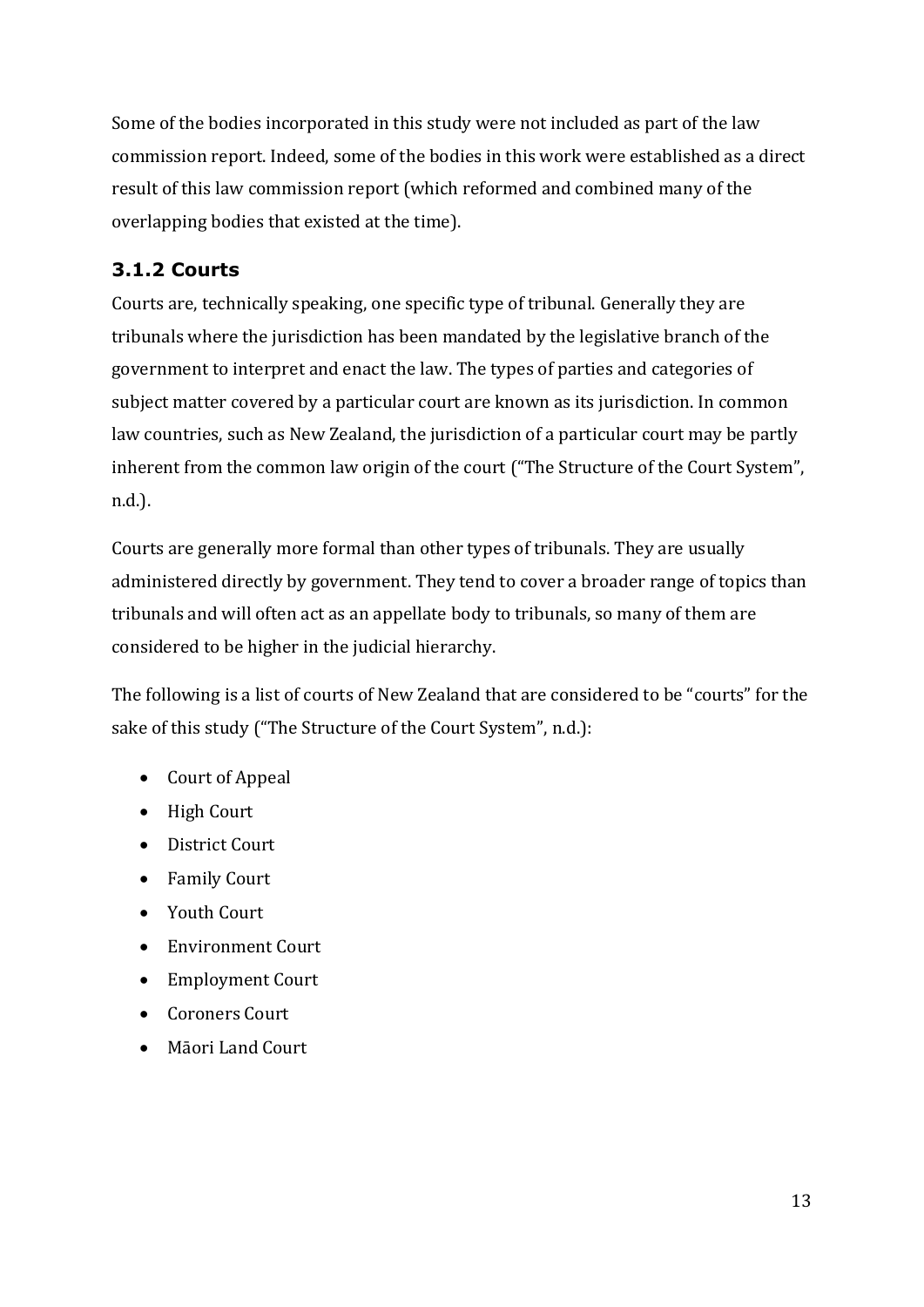# <span id="page-16-0"></span>**4. Findings of Study**

The searches of all databases were completed before 4 June 2014.

## <span id="page-16-1"></span>**4.1 Cases in Court**

#### **Court Cases that Cite Wikipedia as Evidence 5 10 Date of Judgment**

| Liberty Trust v Charities Commission [2011] NZHC 577,        | $2$ -Jun-11 |
|--------------------------------------------------------------|-------------|
| [2011] 3 NZLR 68.                                            |             |
|                                                              |             |
| Corbett v Western and Patterson as Trustees of the J M and J | 25-May-10   |
| S Corbett Family Trust HC Auckland CIV-2010-404-1495, 25     |             |
| May 2010.                                                    |             |
|                                                              |             |
| Lincoln v Police HC Palmerston North CIV 2009-454-473, 1     | $1-Mar-10$  |
| March 2010.                                                  |             |
|                                                              |             |
| Zulkifli v Minister of Immigration HC Auckland CIV 2007-     | 19-Dec-07   |
| 404-7908, 19 December 2007.                                  |             |
|                                                              |             |
| Commissioner of Inland Revenue v Northshore Taverns Ltd      | 27-Aug-08   |
| (in liq) (2009) 10 NZCLC 264,429 (HC).                       |             |
| Bull v Bull [2012] NZFC 2961.                                | 12-Dec-11   |
|                                                              |             |
| PLM v AMV [2012] NZFC 5296.                                  | 18-Jul-12   |
|                                                              |             |
| Grigson v Walker [2012] NZFC 5566.                           | 24-Sep-12   |
| Ministry of Social Development v Cotterill CRI-2006-088-     | 20-Nov-08   |
|                                                              |             |
| 4273 DC Whanagrei, 20 November 2008.                         |             |
| Tasman Insulation New Zealand Limited v Knauf Insulation     | 9-May-14    |
| Limited HC Auckland CIV-2011-404-8141, 9 May 2014.           |             |
|                                                              |             |

*Figure 1: Court Cases that Cite Wikipedia as Evidence*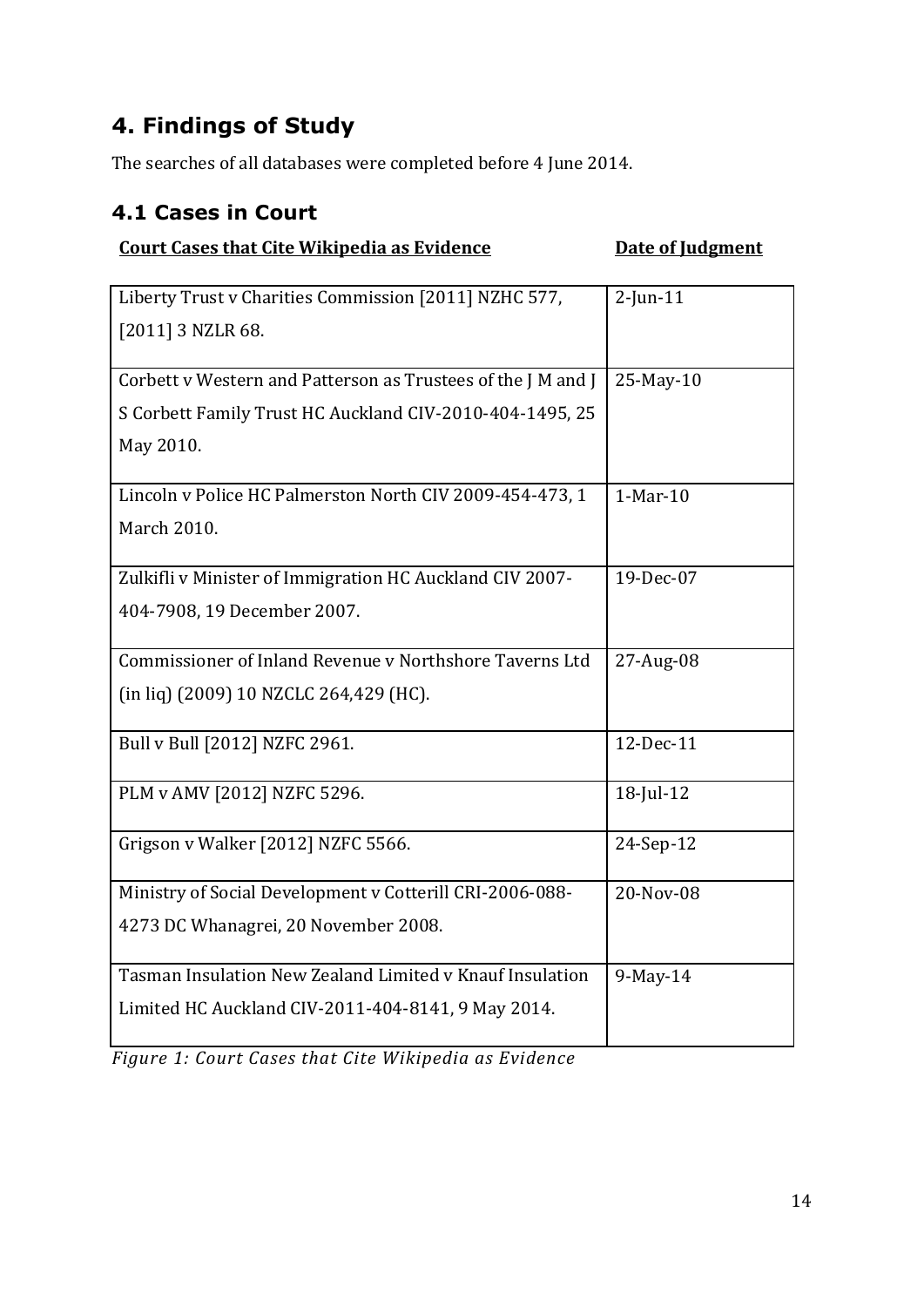#### **Court Cases that Mention Wikipedia, But Not as Evidence Date of Judgment**

| Commerce Commission v Vodafone New Zealand Ltd DC        | $12$ -Aug- $11$ |
|----------------------------------------------------------|-----------------|
| Auckland CRN 09004505626, 12 August 2011.                |                 |
| R v Mulligan HC Wanganui CRI-2010-083-1242, 1 July 2011. | $1$ -Jul-11     |
| SPPRS v PLS [2012] NZFC 8412.                            | 30-0ct-12       |
| Allenby v H [2012] NZSCTrans 2, 16 February 2012         | 16-Feb-12       |

*Figure 2: Court Cases that Mention Wikipedia, But Not as Evidence*

All of the documents mentioned in the table above are judgments, other than *Allenby v H* which is a Supreme Court transcript. The reason for this is that Wikipedia is mentioned in the transcript of the case, but this was not detailed in the judgment.

There were six cases heard in the High Court which use Wikipedia directly as evidence, one in the district court, and a further three cases heard in the Family Court.

In addition to the cases that cite Wikipedia, there are a further four cases in courts where Wikipedia was mentioned, but was not used as a source of evidence. In these cases, the topic of access to Wikipedia was mentioned but Wikipedia itself was not cited.

Of the ten cases that did mention Wikipedia as evidence, three of them used Wikipedia to determine material factual issues in the case. Three of them used Wikipedia to establish the common usage of a term. The remaining four cases used Wikipedia to provide contextual information that was tangential to the key issues in the case.

In eight out of the ten of the cases, the case was decided in favour of the party citing Wikipedia. It seems most likely that this is a spurious correlation caused by the small sample size. In most cases, citing Wikipedia did not seem to significantly contribute to a party having a case decided in their favour.

Perhaps most interestingly, only one of the court cases actually discusses the reliability of Wikipedia as a source. This case (*Corbett v Western and Patterson as Trustees of the J*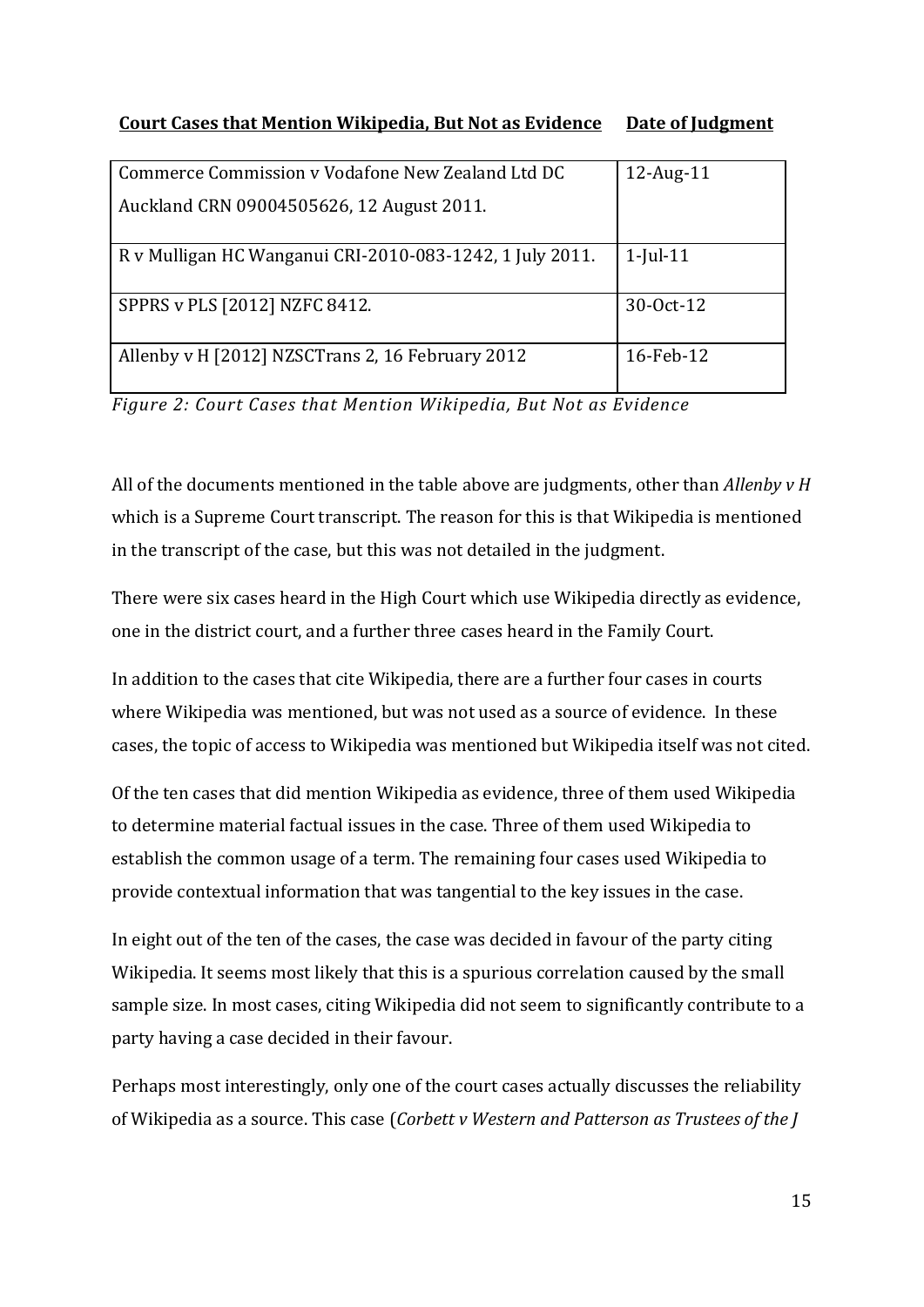*M and J S Corbett Family Trust*) and the critical comment about Wikipedia are discussed further in **4.1.1 Court Cases Where Wikipedia Was Used to Decide Factual Issues**.

The vast majority of these cases do not actually cite Wikipedia as a source correctly.<sup>5</sup> Most cases simply mention that certain information came from Wikipedia. In most instances, they do not even mention the specific Wikipedia entries that the information has come from. In cases where Wikipedia has been used to determine the facts of a case, issues such as this vagueness of sources should be cause for serious concern. In two cases the concept being referenced was spelled incorrectly in the judgment. *Figure 3: Wikipedia Articles Cited in Court Cases* is a best guess at all the articles being cited in the court cases based on the key term mentioned or the extract quoted.

#### **Name of Article URL for Article**

<u>.</u>

| July Revolt 1927           | http://en.wikipedia.org/wiki/July_Revolt_of_1927  |
|----------------------------|---------------------------------------------------|
| <b>Bipolar Disorder</b>    | http://en.wikipedia.org/wiki/Bipolar_disorder     |
| <b>Brown Bess</b>          |                                                   |
| (incorrectly cited as      |                                                   |
| "Brain Bess")              | http://en.wikipedia.org/wiki/Brown_Bess           |
| Dyslipidemia               |                                                   |
| (incorrectly cited as      |                                                   |
| "Dyslipemia")              | http://en.wikipedia.org/wiki/Dyslipidemia         |
| <b>Accounts Receivable</b> | http://en.wikipedia.org/wiki/Accounts_receivable  |
| Vexatious Litigation       | http://en.wikipedia.org/wiki/Vexatious_litigation |

<sup>5</sup> Insofar as Wikipedia can be correctly and accurately cited using the current edition of the NZLSG.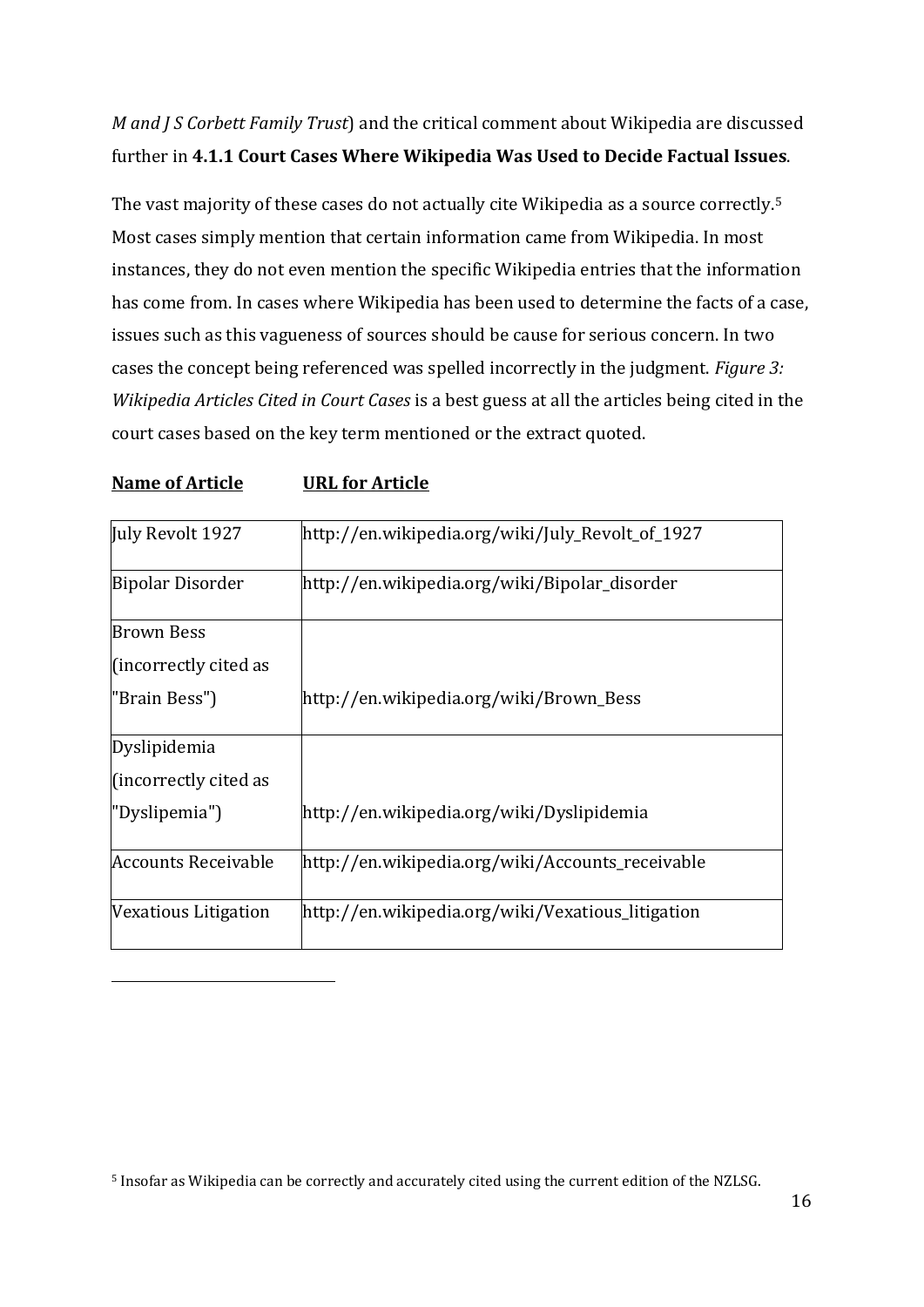| Chronic Fatigue         |                                                       |
|-------------------------|-------------------------------------------------------|
| Syndrome                | http://en.wikipedia.org/wiki/Chronic_fatigue_syndrome |
| Neurotoxicity           | http://en.wikipedia.org/wiki/Neurotoxicity            |
| Casual Relationship     | http://en.wikipedia.org/wiki/Casual_relationship      |
| <b>Batting Material</b> | http://en.wikipedia.org/wiki/Batting_(material)       |
| Bartercard              | http://en.wikipedia.org/wiki/Bartercard               |

*Figure 3: Wikipedia Articles Cited in Court Cases*

# <span id="page-19-0"></span>**4.1.1 Court Cases Where Wikipedia Was Used to Decide Factual Issues**

It is perhaps most important to examine in greater detail the cases where Wikipedia was used to determine the factual issues of the case. The rationale for examining these cases in greater detail is that it is this usage of Wikipedia that Gerken (2010, p.192) finds to be problematic.

### *4.1.1.1 Corbett v Western and Patterson as Trustees of the J M and J S Corbett Family Trust*

The most significant of these cases is *Corbett v Western and Patterson as Trustees of the J M and J S Corbett Family Trust*, since it is the only case that scrutinises the use of Wikipedia in any way. Before progressing, it is worth noting that this is an unreported oral judgment, so the citation is perhaps not as accurate as it would be if it was a written judgment. In this case, the counsel for the defence submitted an affidavit from a defendant that is based around the Wikipedia definition of 'bipolar disorder'. The defendant suggested that this was something the plaintiff suffered from. In response, Judge Hugh Williams says the following:

It could be said that reliance on a Wikipedia definition and the views of a lawyer and a family representative are insufficient to demonstrate to the Court that Mr Corbett is "not capable of understanding the issues on which his or her decision would be required as a litigant conducting proceedings" or that he is "unable to give sufficient instructions to issue, defend or compromise proceedings"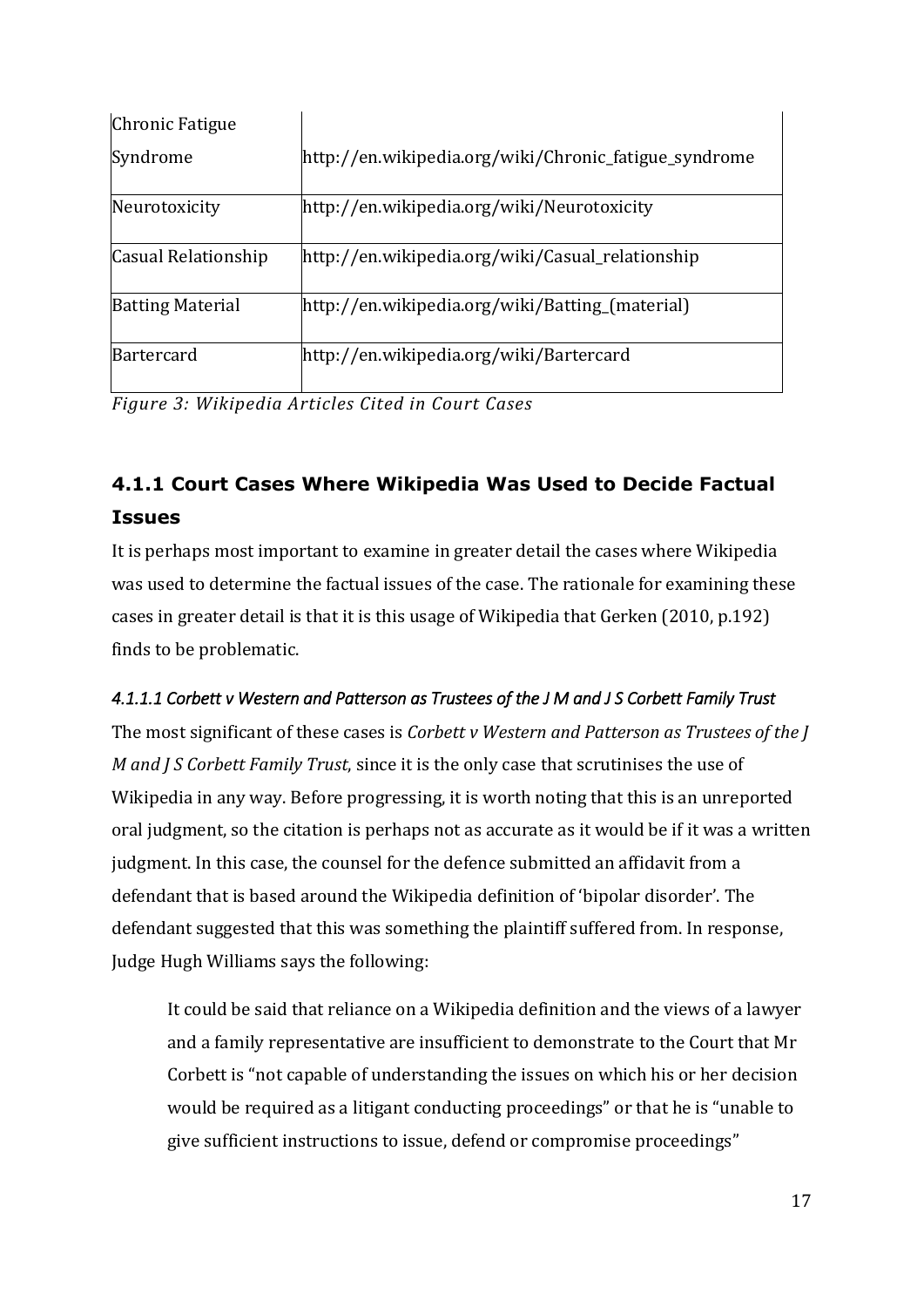Nevertheless, Judge Hugh Williams accepted that this, when combined with other evidence, was enough to make an application for an independent medical examination of the plaintiff.

This is the only commentary found that explicitly criticises Wikipedia as a source; none of the other judgments specifically comment on the use of Wikipedia. In and of itself, this seems rather concerning. It seems to the author that the use of Wikipedia should be more carefully scrutinised if it is used in court.

#### *4.1.1.2 Grigson v Walker*

<u>.</u>

Another case that uses Wikipedia to determine the facts of a case is *Grigson v Walker*, in the Family Court at Auckland before Judge J. H. Walker. In this case, the counsel for the respondent presented a printout from Wikipedia (presumably the Bartercard article; it is not cited or explicitly stated). The fact in question was the value of Bartercard dollars, in which the Wikipedia printout apparently stated that they were worth one third of the face value.

The "Bartercard" entry on Wikipedia as at 25 May 2012<sup>6</sup> (just prior to the hearing) mentions that this is the usual value of Bartercard dollars. The version of the Wikipedia article at that time had no source for that information, and the unsourced assertion about the value of Bartercard dollars has subsequently been deleted. This highlights the importance of referencing not only the specific Wikipedia article, but also the specific revision of the article that has been used. It also draws attention to the importance of cross-checking the sources used in a Wikipedia article before presenting it as evidence in court. As it stands, the printout presented to the court almost completely lacks credibility, reliability, and authority. This would probably make it hearsay evidence

<sup>6</sup> This historical version of the page can be accessed at the following URL: http://en.wikipedia.org/w/index.php?title=Bartercard&oldid=494289272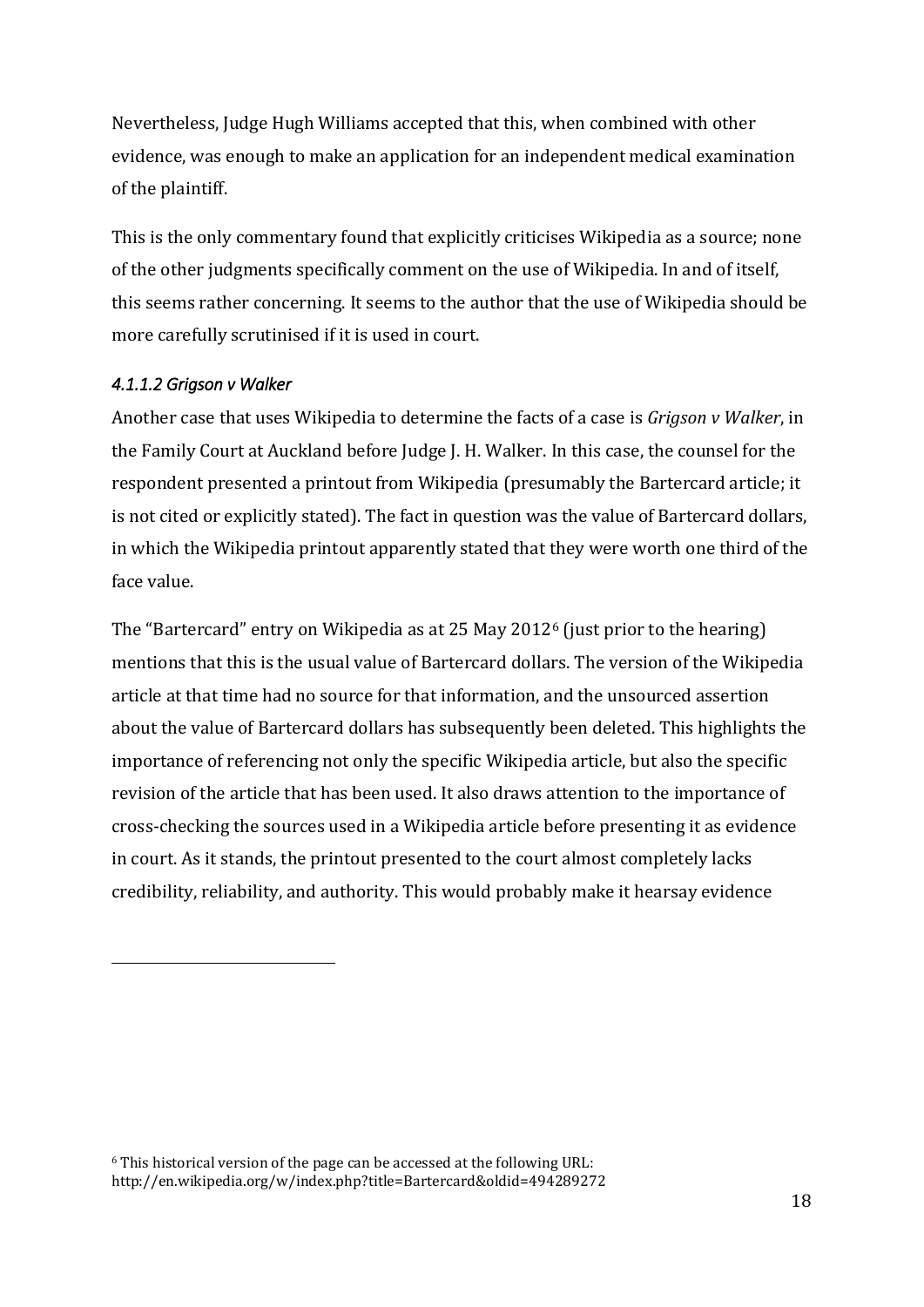which is usually forbidden.<sup>7</sup> It seems probable that there are more reliable sources that the counsel could have used to find the information required in this instance, for example contacting the Bartercard Foundation directly. Without the court transcript, it is difficult to tell if there was any scrutiny over the use of this Wikipedia article. The judgment does not mention any issues with the usage of this article.

#### *4.1.1.3 Tasman Insulation New Zealand Limited v Knauf Insulation Limited*

Perhaps one of the strangest uses of Wikipedia to determine facts is in the High Court case of *Tasman Insulation New Zealand Limited v Knauf Insulation Limited*. The judge for the case was Justice Brendan Brown and the issue in question was the term "batts" being used as a trademark. The following is an extract of the cross examination of Ms Roberts (appearing for the plaintiff), as quoted in the judgment:

Q: Because if my description of the way Wikipedia works, if you had found that the term "batts" was used descriptively to refer to batting or the type of product we've been talking about, you would have had the opportunity to get your perhaps web people to write in and say, "Well hang on, in New Zealand it's a registered trademark"?

A: Yes.

Q: And that never occurred to you?

A: No

<u>.</u>

Ignoring the complex questions of transnational trademark enforcement, it would not be as simple as "writing in" to Wikipedia to change the issue. A user would have to edit the offending articles and make a case for these changes on the 'talk' section of the article. It would have surely been easier (and more poignant) for the counsel to point to

<sup>7</sup> See 6.2 Implications for Usage of Wikipedia in Courts and Tribunals for more about hearsay evidence.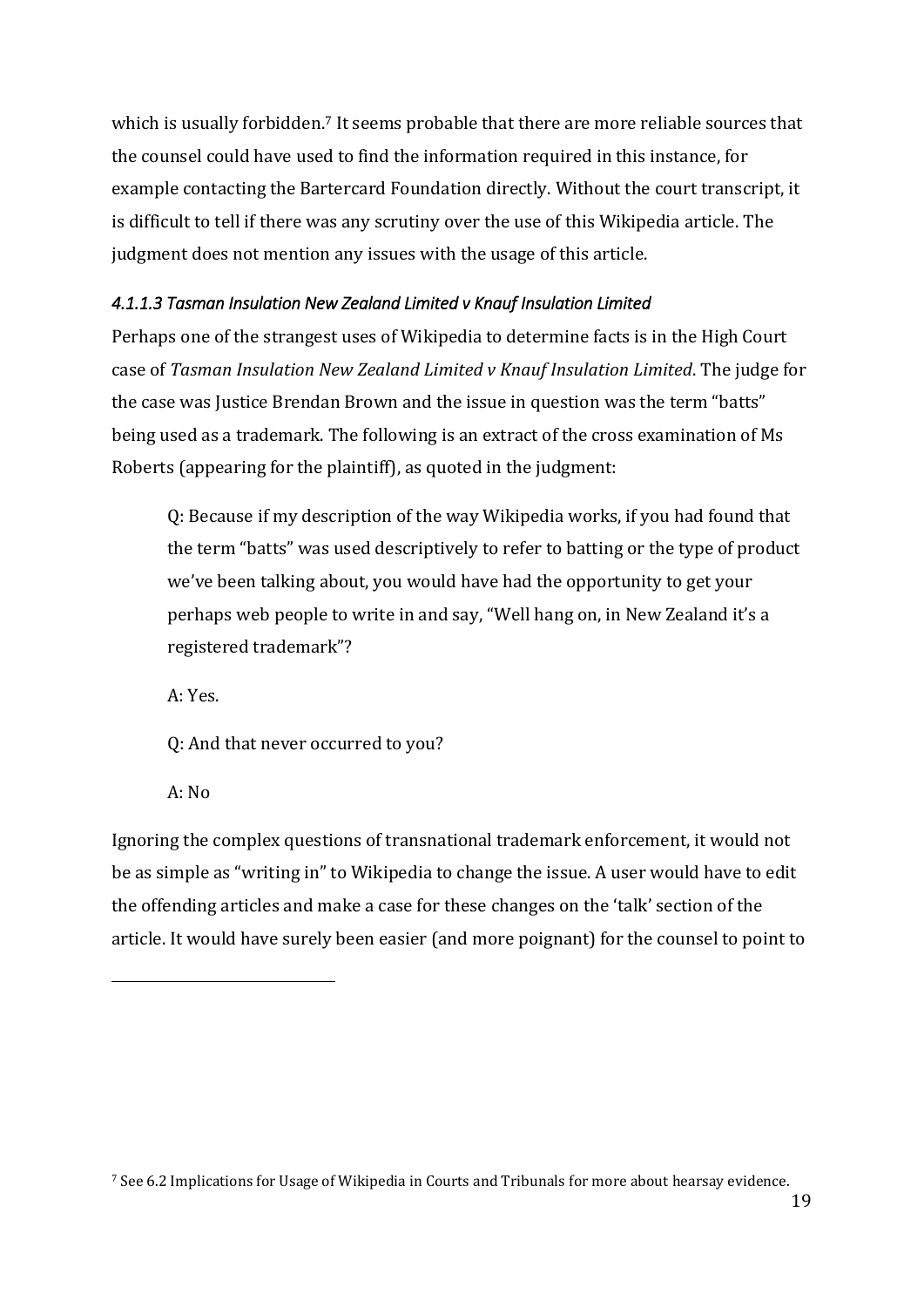a commercial trademark violation, rather than Wikipedia (as a non-commercial, freely editable online resource). It would be perfectly acceptable to rectify trademark issues on Wikipedia as per the Wikipedia Manual of Style ("Wikipedia:Manual of Style/Trademarks", n.d.), and this is regularly done. Overall, this makes the argument a presented somewhat of a red herring claim, and it evidences an ignorance of how Wikipedia works.

In this particular instance, the defendants did not manage to convince the court that "batts" was a generic term that is commonly used and subsequently lost the case to Knauf Insulation Limited. As with the previous case, there are almost certainly better examples that could have been used from other sources.

### <span id="page-22-0"></span>**4.2 Cases in Tribunals**

Tribunals tend to use Wikipedia far more extensively than the courts. This is partially due to their lower standing in the judicial hierarchy of New Zealand, and partly due to the less stringent standards for referencing in tribunals. As mentioned earlier (in **3.5 Limitations**), many tribunals have not yet adopted the New Zealand Style Guide as a standard. Some tribunals use Wikipedia more than others.

As discussed in **3.1.1 Tribunals**, the definition of precisely what constitutes a tribunal is complicated. For the sake of this project, the set of tribunals to be used is taken from the Ministry of Justice official website ("Tribunals", n.d.) combined with the list of tribunals listed in the Law Commission Report "Tribunals in New Zealand" ("Tribunals in New Zealand, 2007). The Law Commission report on tribunals in New Zealand provides a list of the older tribunals that have now been amalgamated or dismantled. For the sake of this study, only tribunals that have cases that have identifiably cited Wikipedia are listed.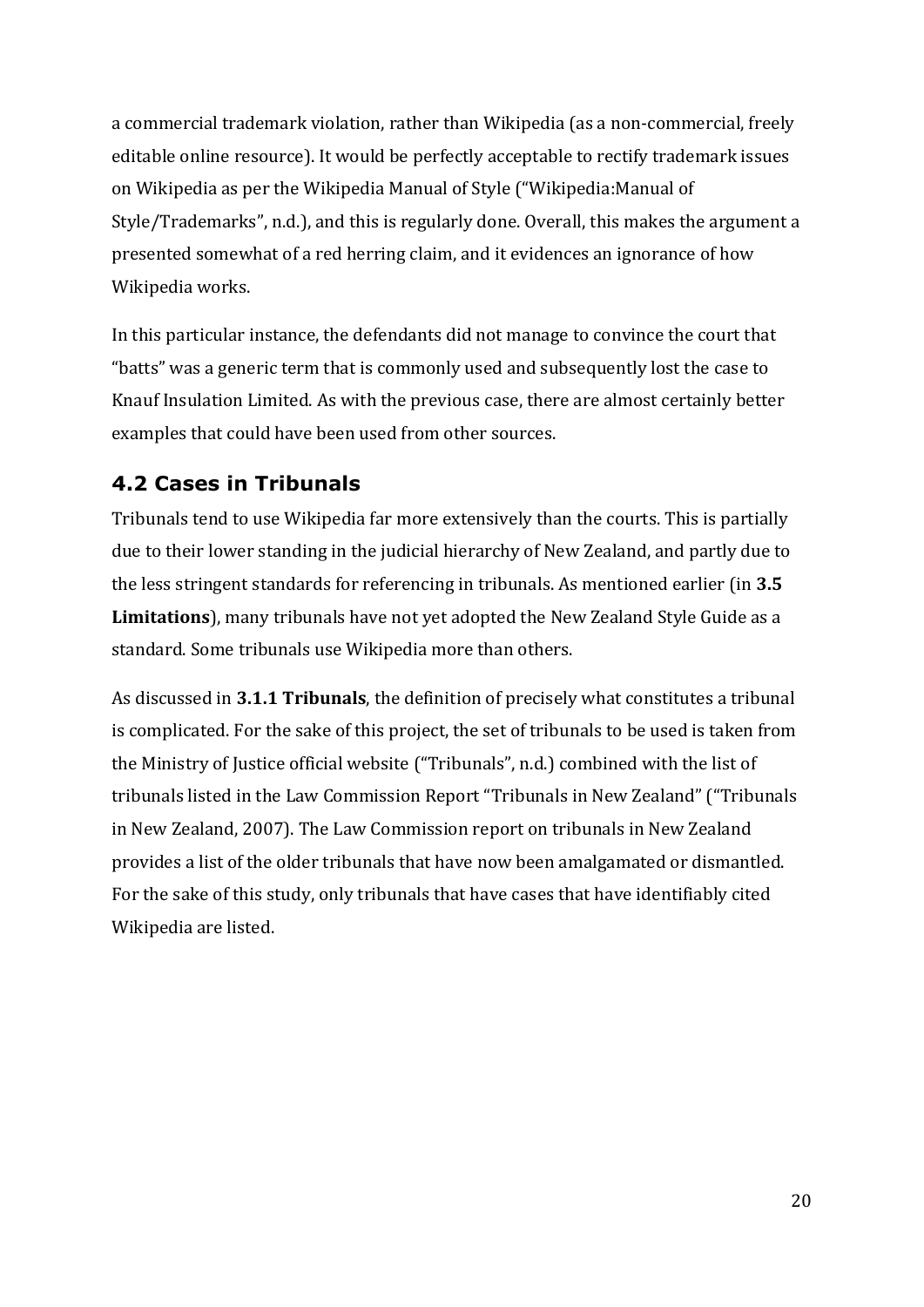#### **List of Tribunals Number of Decisions**

**Mentioning Wikipedia as** 

#### **Evidence**

| Broadcasting Standards Authority of New Zealand | $\overline{2}$ |
|-------------------------------------------------|----------------|
| New Zealand Film and Literature Board of Review | $\mathbf{1}$   |
| Motor Vehicles Disputes Tribunal of New Zealand | $\overline{2}$ |
| New Zealand Accident Compensation Appeals - ACC | $\overline{4}$ |
| <b>Appeal Decisions</b>                         |                |
| New Zealand Alcohol Regulatory and Licensing    | $\mathbf{1}$   |
| Authority                                       |                |
| New Zealand Employment Relations Authority      | $\mathbf{1}$   |
| New Zealand Immigration and Protection Tribunal | 8              |
| New Zealand Liquor Licensing Authority          | $\mathbf{1}$   |
| New Zealand Motor Vehicle Disputes Tribunal     | $\overline{2}$ |
| New Zealand Real Estate Agents Authority        | 18             |
| New Zealand Real Estate Agents Disciplinary     | $\mathbf{1}$   |
| Tribunal                                        |                |
| New Zealand Removal Review Authority            | $\overline{2}$ |
| New Zealand Residence Review Board              | $\overline{7}$ |
| Refugee Status Appeals Authority                | 12             |
| Social Security Appeal Authority of New Zealand | $\mathbf{1}$   |

*Figure 4: Table of Tribunal Cases Mentioning Wikipedia*

The tribunals utilising Wikipedia the most are the New Zealand Real Estate Agents Authority and the Refugee Status Appeals Authority.

The Refugee Status Appeals Authority dealt with many self-represented litigants, largely due to the fact that it specifically dealt with migrants to New Zealand who often struggled with legal representation. A further issue for this tribunal was the significant backlog of cases and appeals that developed ("Section 8 - The Independent Appeal Bodies", n.d.), eventually leading to its reform under the New Zealand Immigration and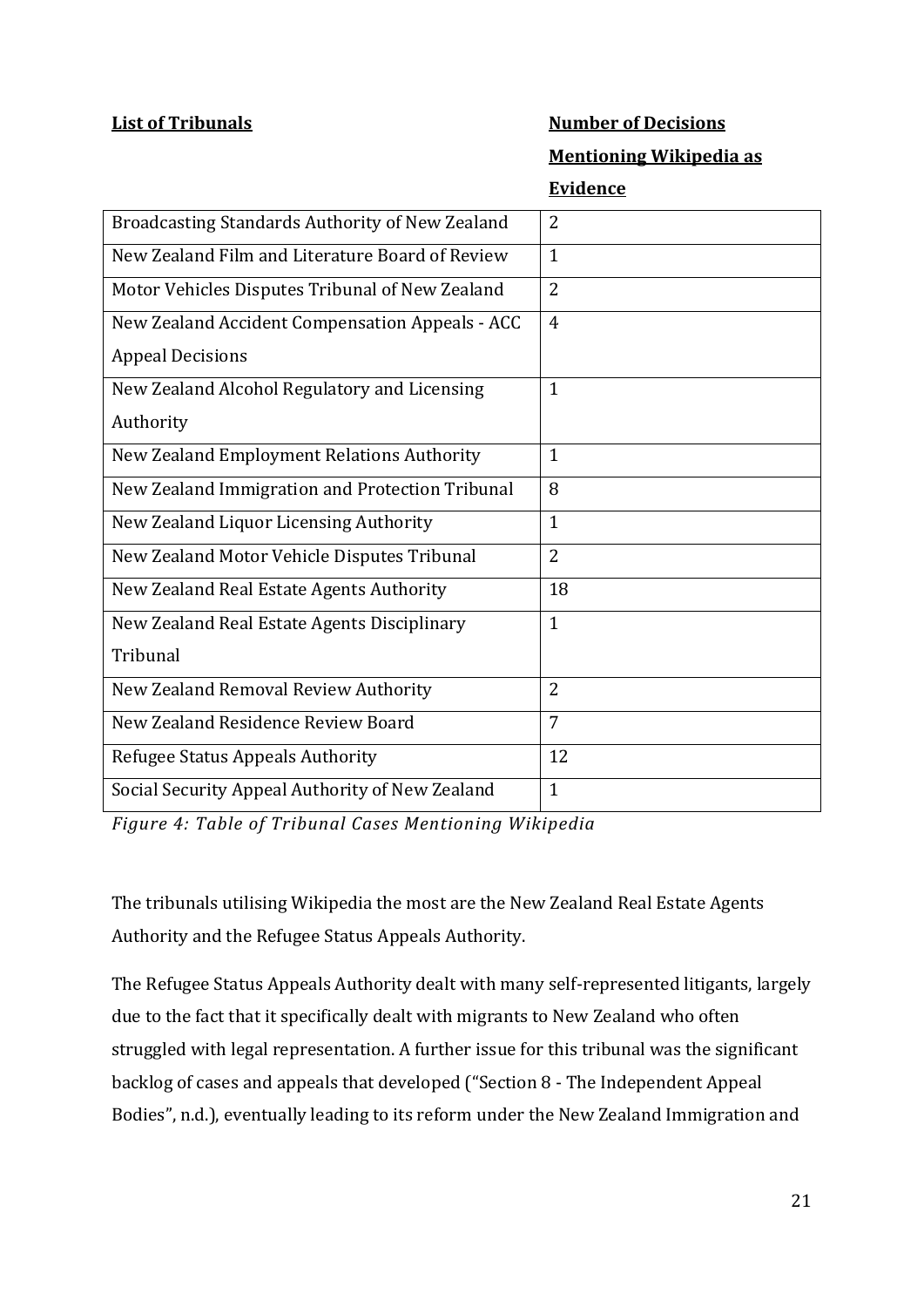Protection Tribunal. These two issues probably contributed significantly to Wikipedia being used as a resource.

The New Zealand Real Estate Agents Authority cases are all from 2011, when a string of complaints were made by the New Zealand Registered Architects Board. These complaints all centred on the definition of the term "architect" and they all cite Wikipedia as a source for the definition. Although using Wikipedia to establish common usage is relatively unproblematic, it seems that there are probably more authoritative sources that could have been used (for example, a dictionary). However, given that this usage of Wikipedia occurred in a low level tribunal, and that the definition is uncontroversial, it does not seem a major cause for concern.

# <span id="page-24-0"></span>**4.3 Use of Wikipedia in Other Documents of Legal Significance**

Aside from tribunals, there are other bodies that issue legally influential documents that cite Wikipedia.

The New Zealand Press Council and the Advertising Standards Authority have voluntary membership and are industry-run bodies. They are not mandated by government statutes and have no statutory ability to enforce punitive measures. In the event that a decision was not adhered to, however, there are judicial bodies in place to address the issues that arise. These judicial bodies would usually take heed of decisions made by the industry-run bodies due to their specialised knowledge in the relevant subject matter.

The New Zealand Commerce Commission, the Intellectual Property Office of New Zealand, and the New Zealand Office of Film and Literature Classification are all government bodies. However, the roles of these organisations are largely built around making administrative decisions rather than adjudicating disputes between parties. As such, they are not generally considered tribunals in the traditional sense. Nonetheless, if a dispute arose surrounding a topic that had been ruled on by these bodies, the court or tribunal would be obliged to acknowledge their findings (even if they found differently).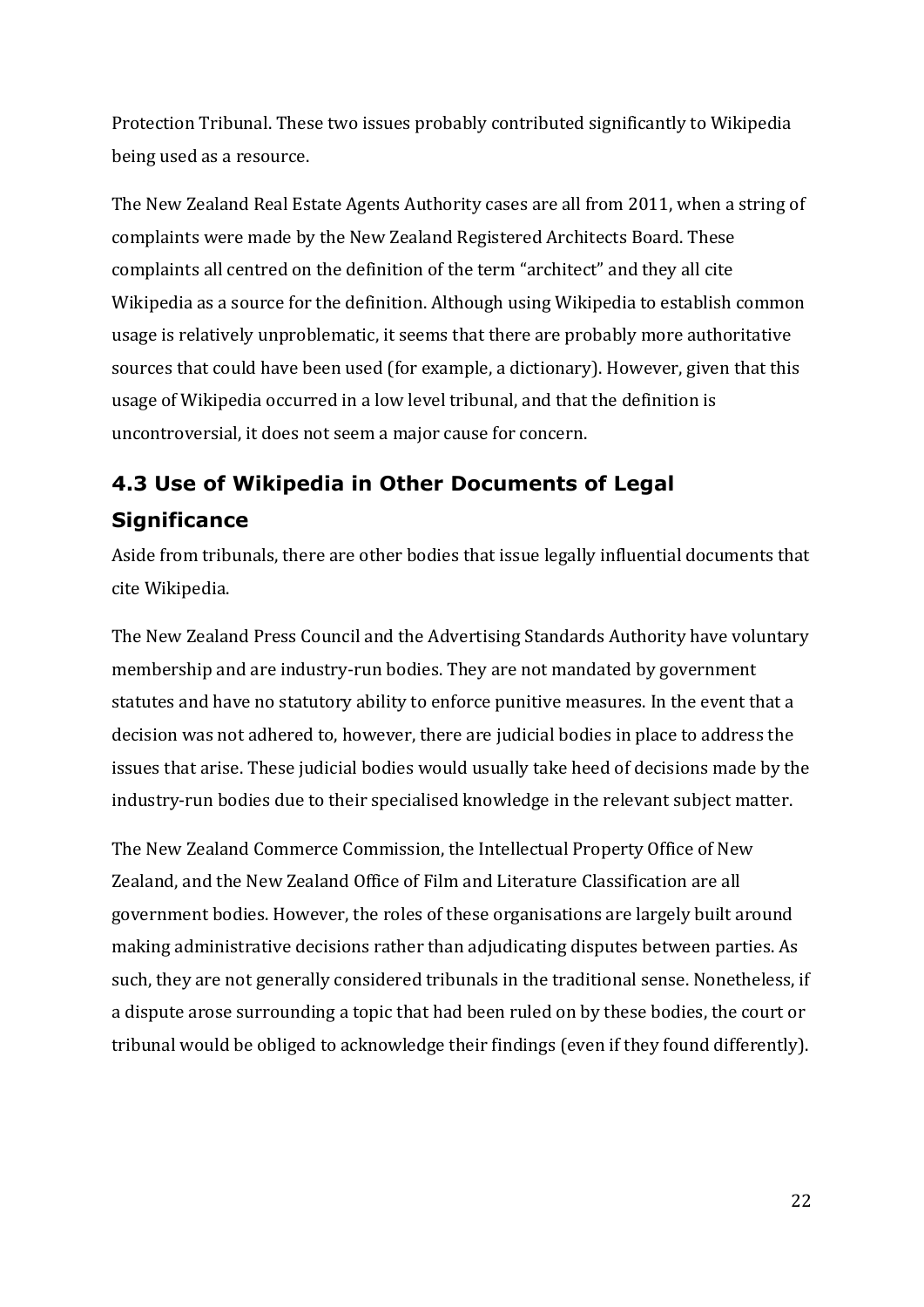#### **List of Non-Tribunal Bodies Number of Decisions**

**Mentioning Wikipedia as** 

#### **Evidence**

| Intellectual Property Office of New Zealand | 10 |
|---------------------------------------------|----|
| New Zealand Advertising Standards Authority | 42 |
| New Zealand Commerce Commission             | 3  |
| New Zealand Office of Film and Literature   |    |
| Classification                              |    |
| New Zealand Press Council                   |    |

*Figure 5: Table of Decisions by Non-Tribunal Bodies Mentioning Wikipedia*

The New Zealand Advertising Standards Authority utilises Wikipedia far more than any other body in this study. This seems largely due to the number of issues regarding colloquial terms and concepts that arise in advertising. Often Wikipedia is cited to give context to an issue or establish common usage of a term or concept. This is relatively unproblematic and does not seem inappropriate for this type of body.

There is a similar situation with the Intellectual Property Office of New Zealand. Quite often their decisions specifically relate to the common usage of a term, design, or concept. Wikipedia does not seem to be an inappropriate resource to cite for such issues and, on the whole, seems to be used appropriately by this body.

The other three bodies are government bodies, but their usage of Wikipedia seems largely unproblematic. Most of the cases use Wikipedia to establish common usage of terms and concepts. This is appropriate due to their respective subject areas: intellectual property, offensive publications, and commercial issues (such as fair trading).

## <span id="page-25-0"></span>**5. Analysis of Findings**

Before examining the issues for implications for teaching law students about the use of Wikipedia, it is important to assess the ways in which using Wikipedia is problematic in a legal setting. As discussed in **1.1 The Issue of Wikipedia in Legal Documents**, the open editorial nature and constantly changing content of Wikipedia articles comes into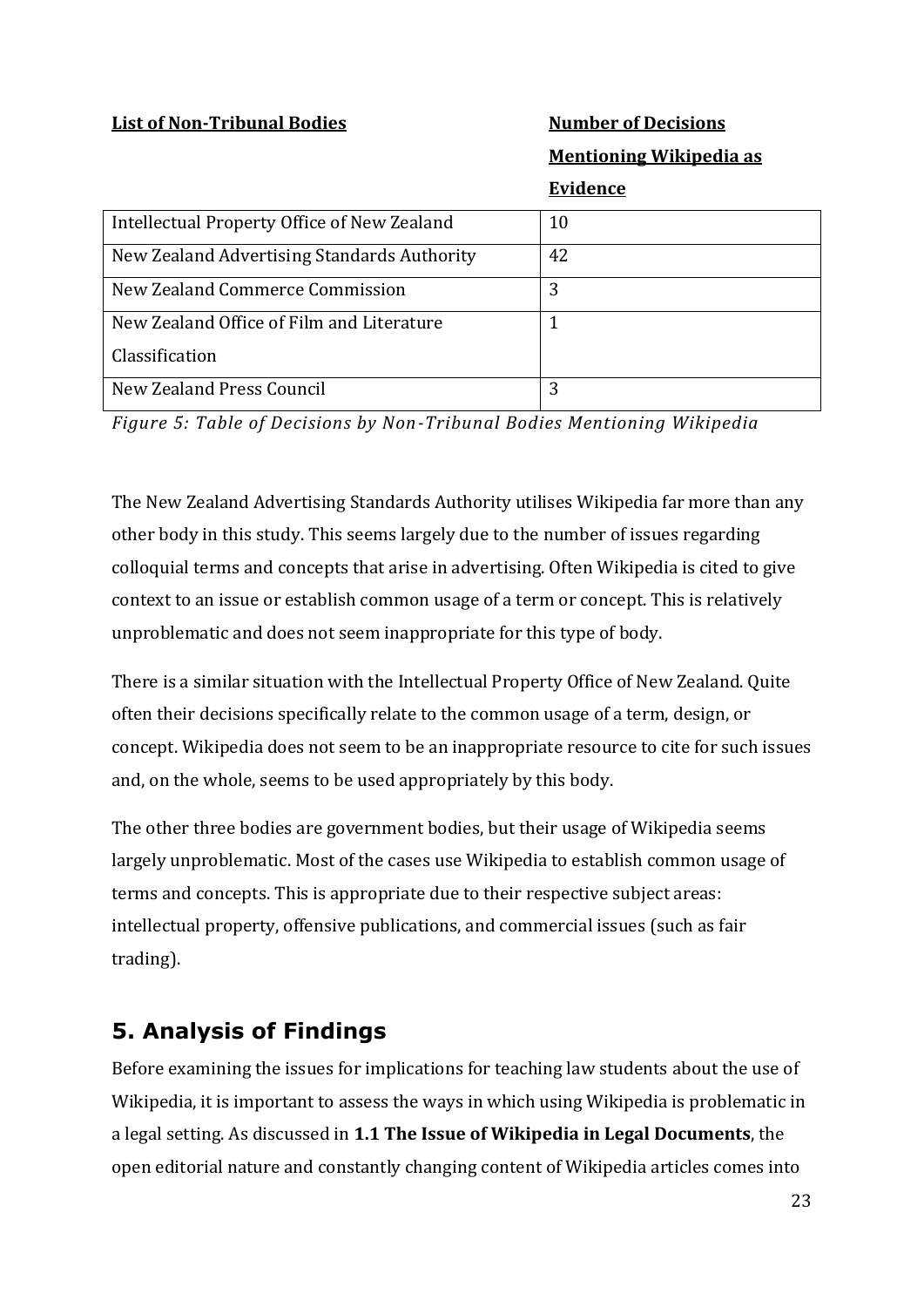conflict with the need for legal documents to cite creditable, authoritative, and reliable sources.

Tangible examples of this can be found by comparing the results of this study to the standards used in comparable foreign studies.

Gerken (2010, p. 192) used the following criteria to assess whether the citation of Wikipedia was appropriate:

…a court's use of Wikipedia to document a fact tangential to the case or related to its background was deemed innocuous, while use of Wikipedia was deemed problematic when it effectively became the deciding factor in the court's consideration of material factual issues in the case

This set of criteria does resonate with the findings of this study. Although Wikipedia may have been incorrectly cited in many of the cases used in this study, it was relatively unproblematic when it was addressing an issue that was not integral to the case. Wikipedia should almost never be used to decide factual issues in a case, unless there is absolutely no other source that is more authoritative. Wikipedia may be used as an *accurate* source (in some situations) but it is not usually considered to be an *authoritative* source. This is an important distinction and it lends weight to the argument that information literacy is of vital importance in this area.

An article by Peoples (2009) suggests that Wikipedia may well be a good option in some instances. However, the page itself should be thoroughly researched first and its validity as a source can be discussed in the opinion if appropriate.

Potentially appropriate uses of Wikipedia by legal scholars could include:

- The common usage of a term or concept (Peoples, 2009, p. 32)
- Public perception of a topic or issue (albeit with extra caution to check for opportunistic editing) (Peoples, 2009, pp. 32-33)
- To assess the content of expert witness testimony (Peoples, 2009, p. 33)
- To find more reliable sources (Peoples, 2009, p. 23)
- To cite information that is collateral to the case (Peoples, 2009, p.23)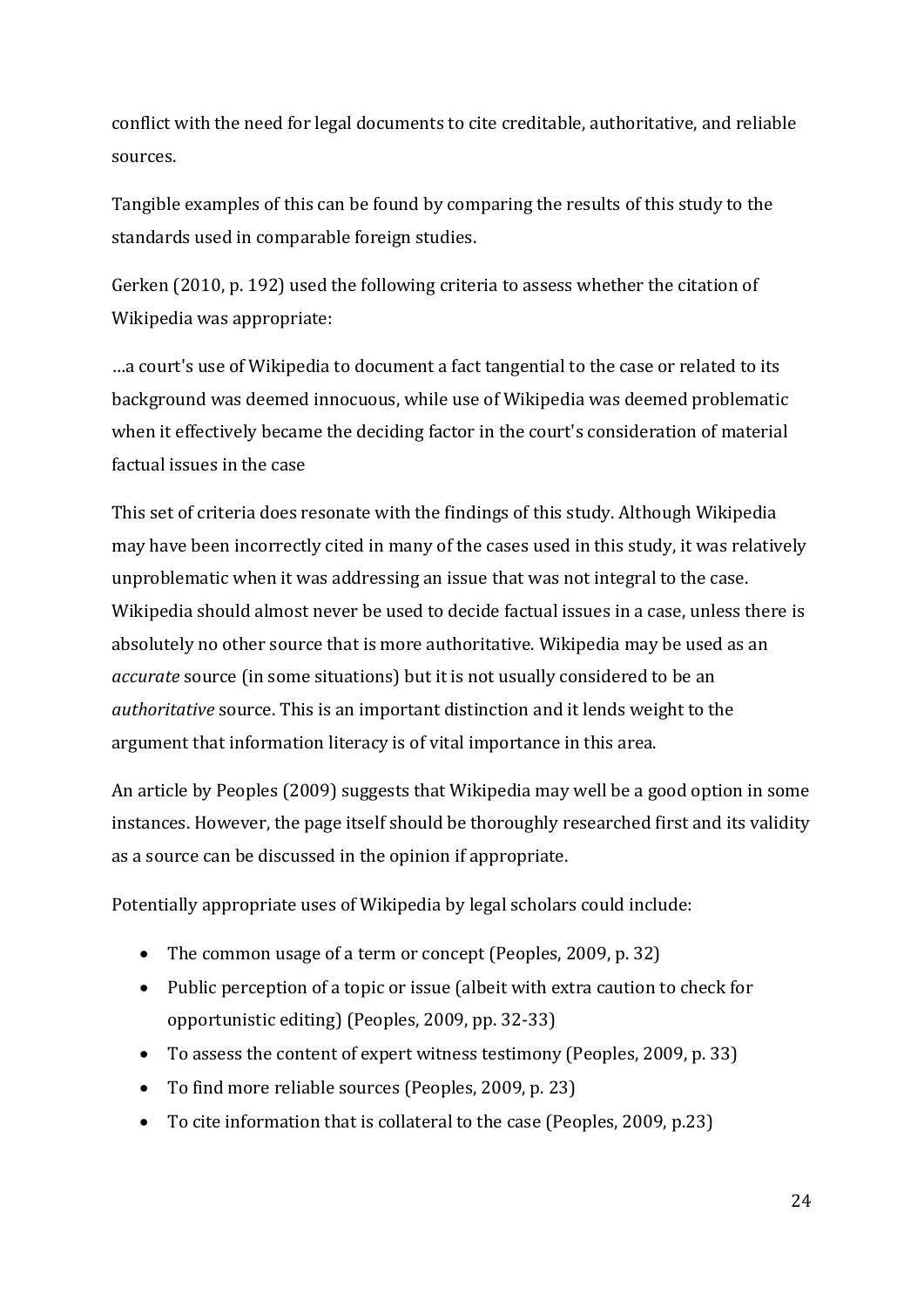Certainly, some of the cases found in this study did successfully use Wikipedia to establish common usage of terms. One particularly good instance of this is *Lincoln v Police*, where the common usage of the term "military pattern" was sourced from Wikipedia (even though the article was incorrectly referenced).

## <span id="page-27-0"></span>**5.1 Implications for Teaching of Legal Studies**

As Wikipedia is currently being cited in courts and tribunals, there is a need to ensure that there is adequate education in law schools surrounding its usage. There are two main facets to this issue: information literacy for users and guidelines for usage.

Firstly, the issue of information literacy surrounding Wikipedia is probably most easily addressed by increasing the use of Wikipedia in curricula at law schools. By being encouraged to edit Wikipedia pages, students grasp an intimate understanding of how the processes work and how vandalism might appear on a Wikipedia page. This type of work has been used in New Zealand ("Wikipedia in the Classroom", n.d.) already and is easily facilitated through the use of the Wikimedia Education Outreach programmes ("Education", n.d.) which offers assistance for educators wishing to help students author Wikipedia pages.

If nothing else, Wikipedia should be mentioned specifically alongside other reference materials in legal referencing classes. Students should be made aware of how and when to use tertiary sources (such as encyclopedias) and told that Wikipedia should be considered a tertiary resource. As with other encyclopedias, Wikipedia is a good starting point through which to locate other sources but it is not as authoritative as a primary source, or even some secondary sources.<sup>8</sup>

<u>.</u>

<sup>8</sup> In law, case law and legislation are considered to be primary sources, while all other sources are considered to be secondary sources (Melanie Brebner, personal communication, June 4, 2014). The distinction of tertiary sources relies on the common usage of "tertiary source" as a consolidation of primary and secondary sources ("Tertiary Source", n.d.).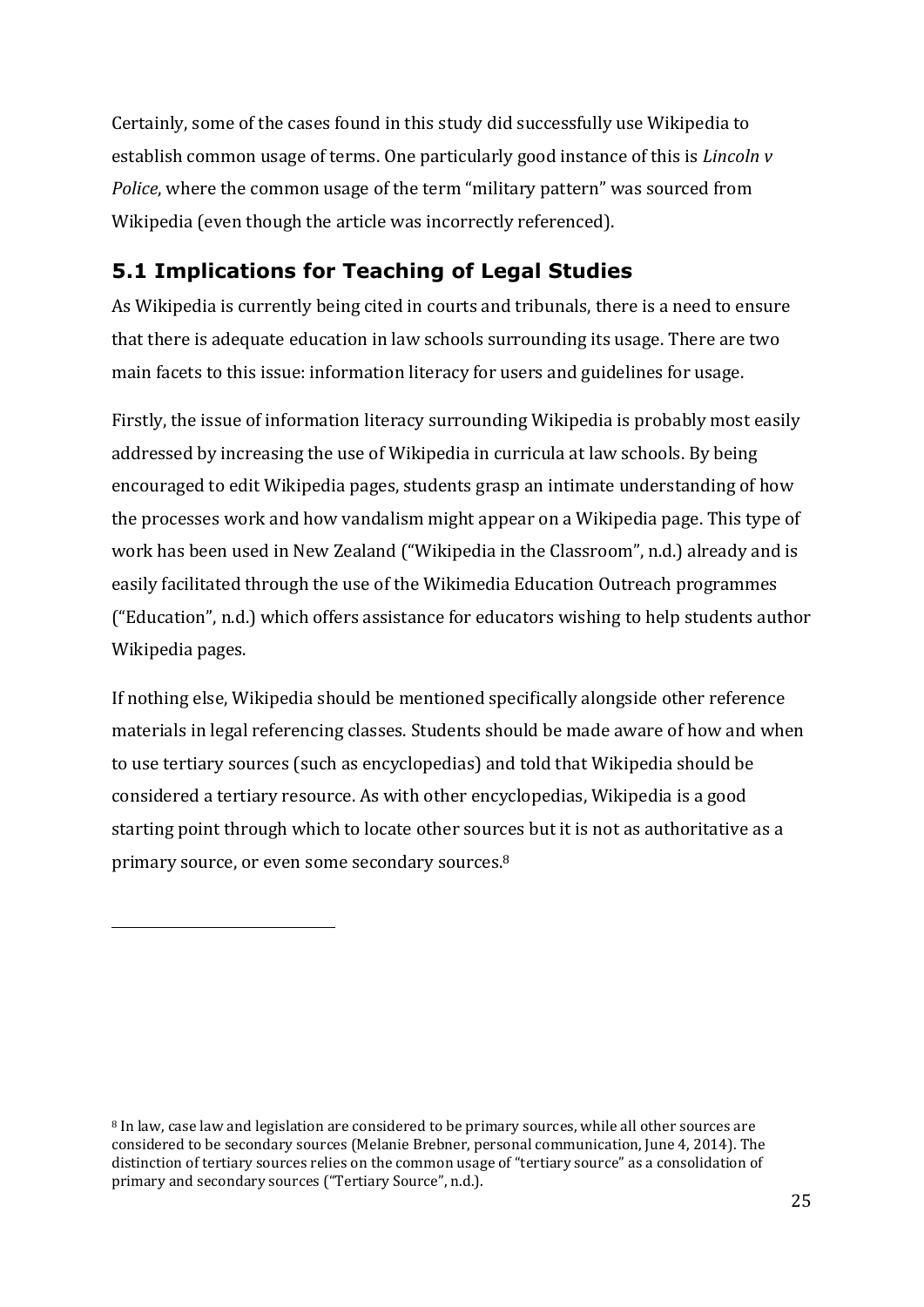Perhaps for more advanced legal referencing courses, it might be appropriate to advice students of situations where citing Wikipedia could be appropriate in court. For examples of such situations, see the list of bullet points in **5. Analysis of Findings**.

Secondly, there is the need to develop more rigorous guidelines for the citation of Wikipedia in courts and tribunals. If Wikipedia is being used in a court case, it is important that it is cited correctly and that it includes the revision date in the citation. This ensures that the information cited can be retrieved and scrutinised appropriately. This means ensuring that the NZLSG gives adequate coverage on the technical aspects of how to cite websites that are constantly changing and contain user-generated content. This means that the NZLSG should offer options for citing a website as at a certain time. In the present edition (McLay and Murray, 2011) there is no option for citing the date a website was accessed.

One method for citing Wikipedia has been suggested by Judge Harvey (Melanie Brebner, personal communication, June 4, 2014) as the following:

**[Signal]** Wikipedia, **[article]**, http://en.wikipedia/wiki/**[article]** [(optional other parenthetical)] (as of **[date]**, **[time]** GMT).

For example,

See Wikipedia, Bluebook, http://en.wikipedia/wiki/Bluebook (describing history and application of the Bluebook) (as of Mar. 21, 2006, 20:50 GMT).

This seems quite a departure from the stylistic conventions of the NZLSG, however there needs to be some option for citing the particular revision of articles in order for the information on the page to be assessed. The NZLSG will not be revised until at least 2017 (McLay and Murray, 2011, p.xiv) so this will remain an issue until then. Subsequent to this study, variations in the level of Wikipedia citation in courts may affect whether or not the current citation rules are amended.

## <span id="page-28-0"></span>**5.1.2 Restricted Usage as a Strategy Compared to Increasing Information Literacy**

One way to circumvent the issue of having to teach students about Wikipedia is to restrict the use of Wikipedia completely. The main advantage of this approach is that it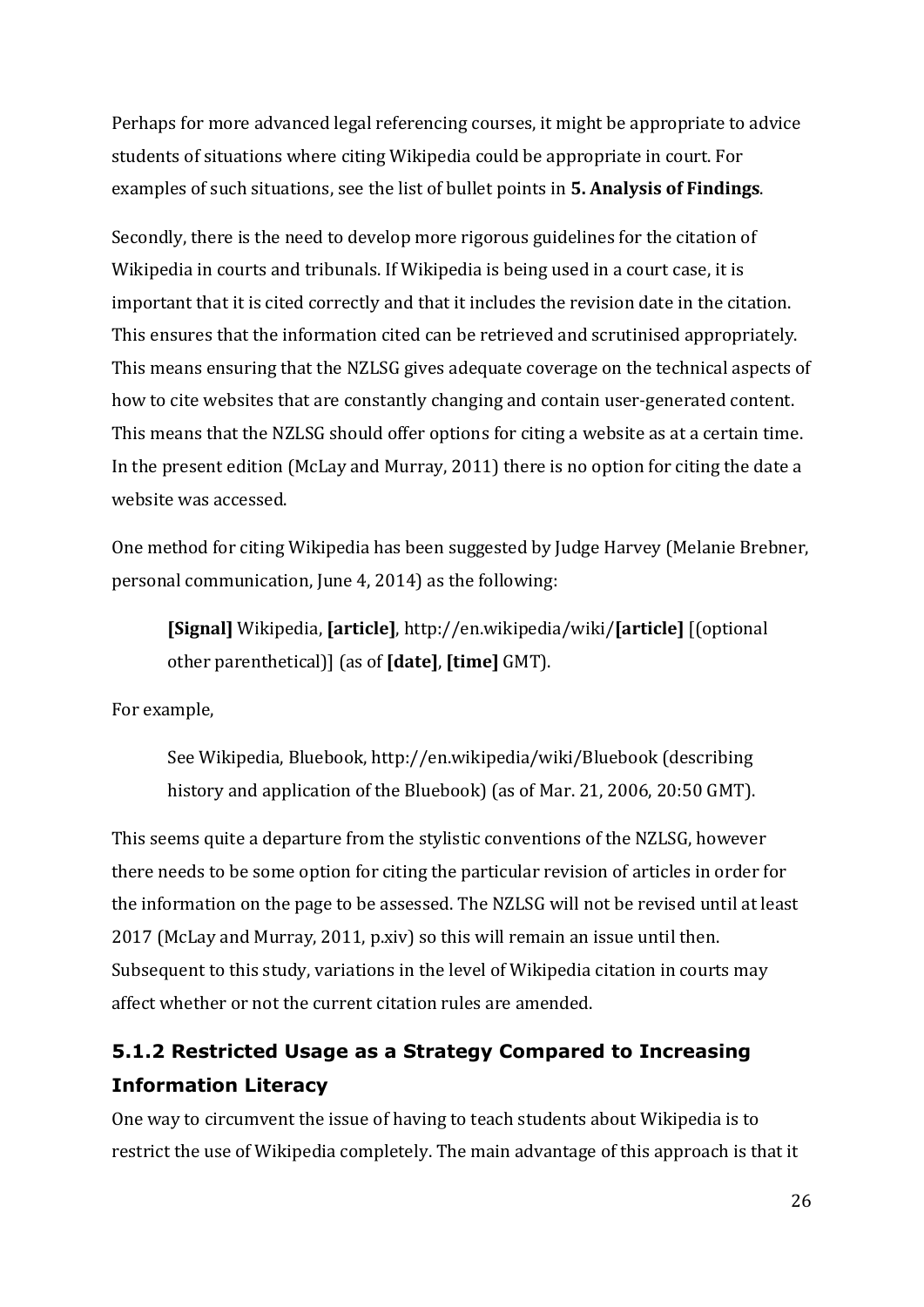does save time and resources. A fair amount of educators do take this path (Waters, 2007) (Murray and Miller, 2010, p. 639). While it is understandable to be sceptical towards the merits of Wikipedia, there are issues with taking this route.

The biggest problem is that Wikipedia is such a popular resource, so it is almost inevitable that it will arise as an issue for most students at some point. If students are unfamiliar with the specific issues surrounding Wikipedia, and simply inherit the idea that it is a "bad" resource, then they will not be equipped to deal with the issues stemming from its use. One study (Lim, 2009) found that students at a large university in the American mid-west used Wikipedia more than any of the library databases. Although many of these students were aware of some of the pitfalls, it shows that there is a strong inclination for students to use Wikipedia in spite of other options. The tendency for students (and, evidently, legal practitioners) to use Wikipedia in spite of other options suggests that increasing information literacy on the topic of Wikipedia is a far better choice.

This is not to suggest that Wikipedia use should not be somewhat restricted. In **5.2 Implications for Usage of Wikipedia in Courts and Tribunals**, there are suggestions for how guidelines should be implemented in courtroom situations. It would be appropriate to adopt similar restrictions in law schools.

# <span id="page-29-0"></span>**5.2 Implications for Usage of Wikipedia in Courts and Tribunals**

As mentioned in the previous section, it is appropriate to clarify the rules laid out in the New Zealand Style Guide. This benefits not only students, but also courts and tribunals who will encounter (or use) Wikipedia in cases.

It may be appropriate for certain courts (particularly the highest courts) to establish formal guidelines about the admissibility of Wikipedia as a source. These guidelines could be incorporated into the rules for each particular court. Given that there are legitimate purposes for referencing Wikipedia, it might not be practical or even desirable to forbid it outright. If the particular version of Wikipedia is not cited, then the citation is almost as good as hearsay evidence. This is problematic, because hearsay evidence is not normally permitted in court. This is detailed in sections 16-22 of the Evidence Act 2006.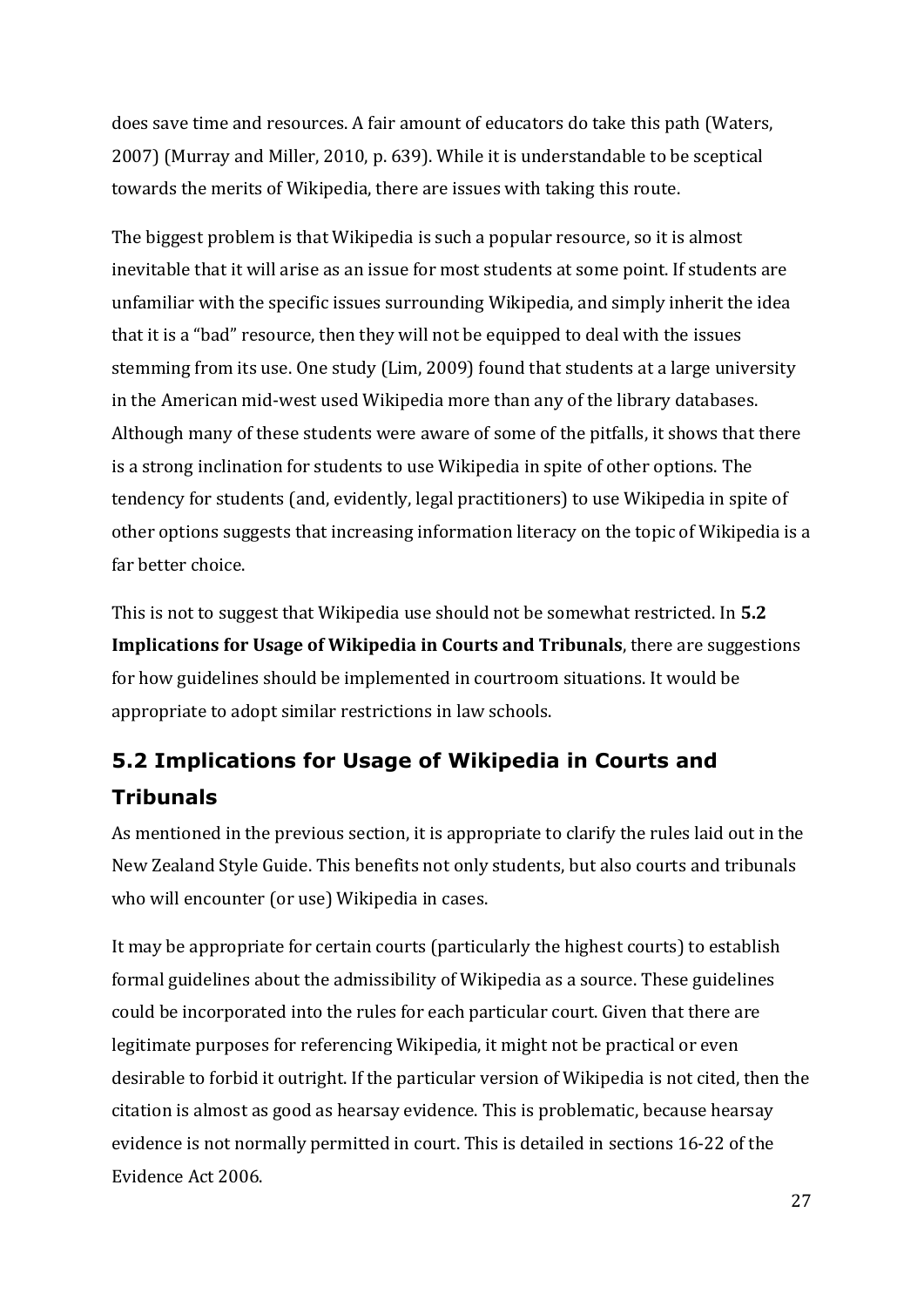If courts are going to continue to allow Wikipedia to be used as a source for evidence, it may pay to consider the appropriate uses of Wikipedia as listed in the article by Peoples (these are listed in greater detail under **5. Analysis of Findings**).

If courts do not implement guidelines for Wikipedia usage, and inappropriate citations go unchallenged, then Murray and Miller (2010) have the following warning:

Doing it right—citing the right consensus website for the right reasons with the right format—will minimize criticisms and help build a better legal profession. If legal professionals fail to adopt and follow common sense standards for websites like Wikipedia, controversy caused by inappropriate usage will eventually cause attorneys to shun the encyclopedia and deny the profession a valuable resource.

Wikipedia is an invaluable resource *for certain types of information*. If it is used correctly, there is no reason why it cannot be considered a legitimate source.

## <span id="page-30-0"></span>**6. Topics for Further Study**

From the findings of this study, there other areas that could be usefully studied:

- A study of the use of the NZLSG in courts and tribunals. Specifically examining the need for uniform adoption of the NZLSG and consistent adherence to it.
- A study regarding the level of court scrutiny over sources of evidence such as Wikipedia.
- The levels of Wikipedia usage in law relative to other areas of academia
- <span id="page-30-1"></span> The variation in levels of Wikipedia citation in court (both in New Zealand and internationally) over time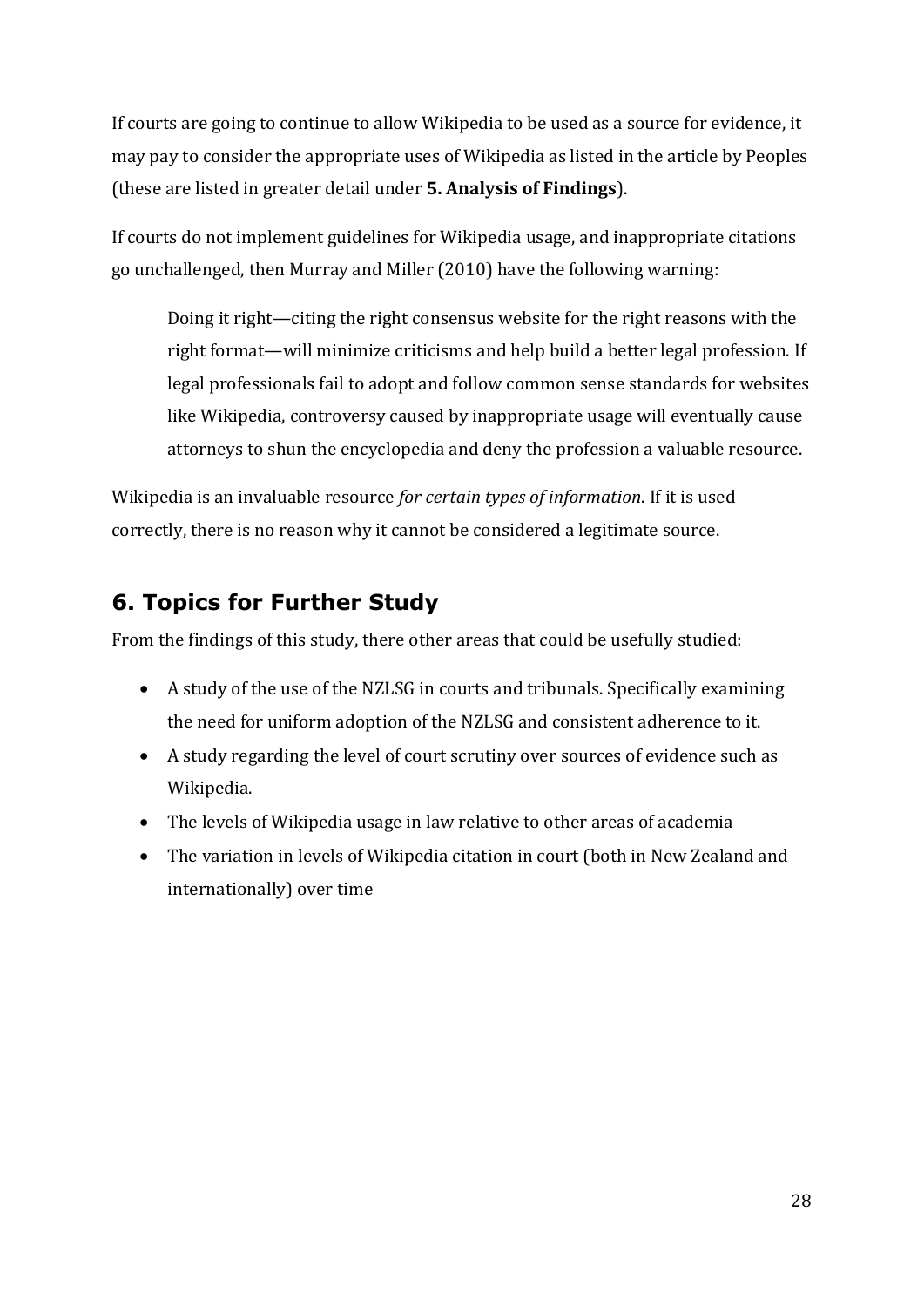# **7. List of Figures**

<span id="page-31-0"></span>**Figure Number Page**

| Figure 1: Court Cases that Cite Wikipedia as Evidence    | 14 |
|----------------------------------------------------------|----|
| Figure 2: Court Cases that Mention Wikipedia, But Not as |    |
| Evidence                                                 | 15 |
| Figure 3: Wikipedia Articles Cited in Court Cases        | 16 |
| Figure 4: Table of Tribunal Cases Mentioning Wikipedia   | 21 |
| Figure 5: Table of Decisions by Non-Tribunal Bodies      |    |
| Mentioning Wikipedia                                     | 23 |

# **8. Glossary of Terms and Abbreviations**

**ACC** – Accident Compensation Corporation

**Appellate jurisdiction** – "The power of a court to hear the and determine an appeal from a decision of a court or other decision maker lower in the judicial hierarchy" (Spiller and Hinde, 2011, p.19)

**Decision** – see **Judgment**

**Judgment** – "The sentence or order of the court in a civil proceeding" (Spiller and Hinde, 2011, p.160)

**Jurisdiction** – "The scope of a courts power to do justice in cases brought before it" (Spiller and Hinde, 2011, p.163)

**Litigant** – "A party to a civil dispute" (Spiller and Hinde, 2011, p.177)

**NZLSG** – An acronym used in this work referring to the New Zealand Law Style Guide

<span id="page-31-1"></span>**Tribunal** – "…any person or institution with the authority to judge, adjudicate on, or determine claims or disputes—whether or not it is called a tribunal in its title." ("Tribunal", n.d.)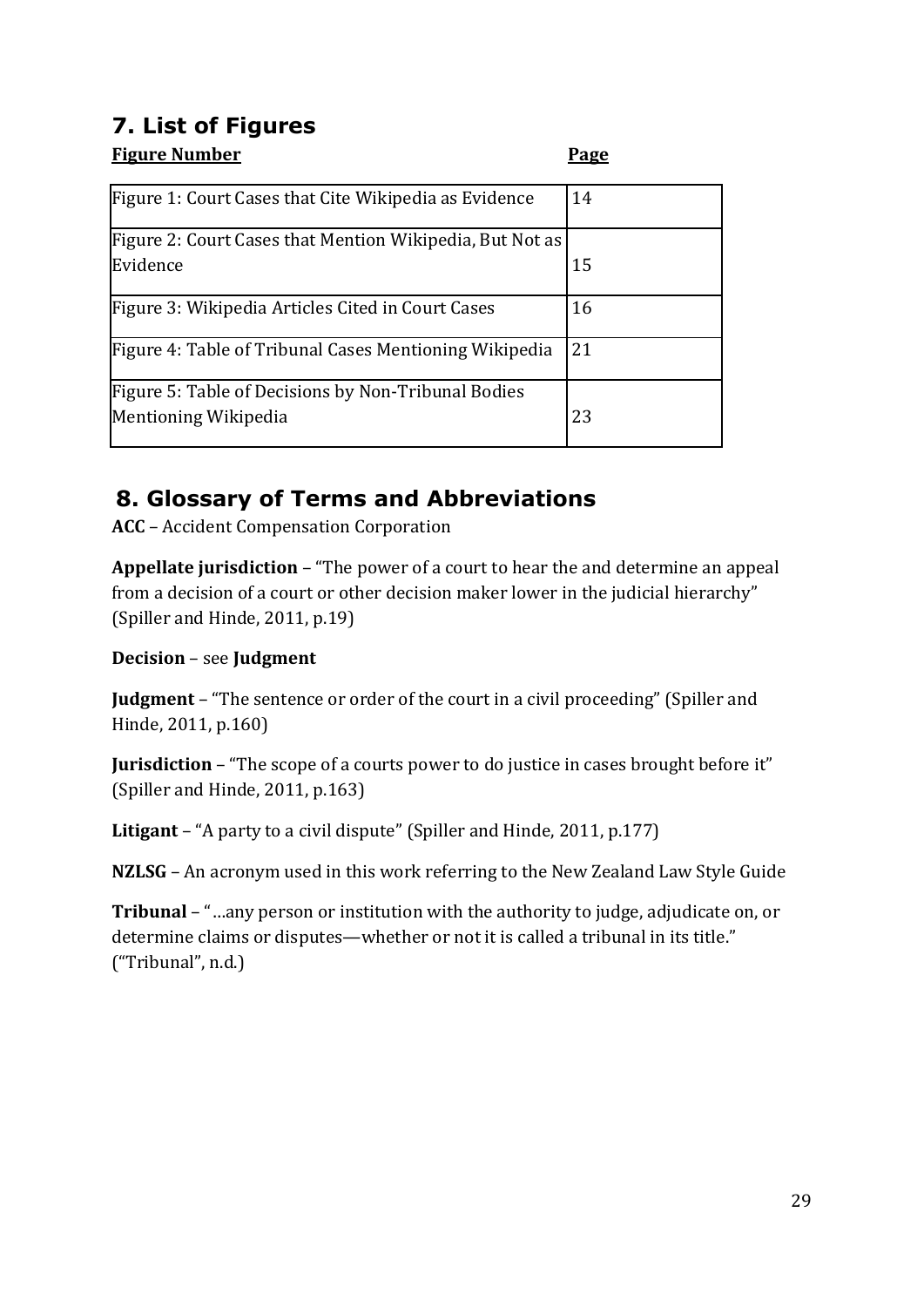### **9. References**

Angenot, M. (2013, December 17). Wikipedia as Admissible Evidence?. *Slaw*. Retrieved January 22, 2014, from http://www.slaw.ca/2013/12/17/wikipedia-asadmissible-evidence/

Barnett, E., and Baer, R. (2011). Embracing Wikipedia as a research tool for law: to Wikipedia or not to Wikipedia?. *The Law Teacher*, 45(2), pp. 194–213.

Cameron, B. (2009, April 22). Types of Tribunals. *Te Ara Encyclopedia of New Zealand*. Retrieved May 29, 2014, from http://www.teara.govt.nz/en/1966/administrative-tribunals/page-2

Chester, S. (2007, January 30). The Courts and Wikipedia – a New Crutch for Judicial Notice?. *Slaw*. Retrieved January 22, 2014, from http://www.slaw.ca/2007/01/30/the-courts-and-wikipedia-a-new-crutch-for-judicialnotice/

Danner, R., Kauffman, S. and Palfrey, J. (2009). Twenty-First Century Law Library, The. *Law Library Journal,* 101, pp. 143-156.

Declaration on Free Access to Law. (n.d.). *Free Access to Law Movement*. Retrieved January 20, 2014, from http://www.fatlm.org/declaration/

Education. (n.d.). *Outreach Wiki*. Retrieved January 20, 2014, from http://outreach.wikimedia.org/wiki/Education

Gerken, J. (2010). How Courts Use Wikipedia. *Journal of Appellate Practice and Process*, 11 pp. 191-227.

Harvey, D. (2011). *Internet.law.nz: selected issues* (3rd ed.). Wellington: LexisNexis.

Korfiatis, N., Poulos, M. and Bokos, G. (2006). Evaluating authoritative sources using social networks: an insight from Wikipedia. *Online Information Review*, 30 (3), pp. 252-262.

Liang, L. (2007). A brief history of the internet from the 15th to the 18th century. In: Lovink, G. & Tkacz, N. eds. (2011). *Critical point of view: a wikipedia reader*. Amsterdam: Institute of Network Cultures, pp. 50-62.

Lim, S. (2009). How and why do college students use Wikipedia?. *Journal of the American Society for Information Science and Technology*, 60 (11), pp. 2189-2202.

Margolis, E. (2007). Surfin'Safari-Why Competent Lawyers Should Research on the Web. *Yale Journal of Law and Technology*, 10 pp. 82-119.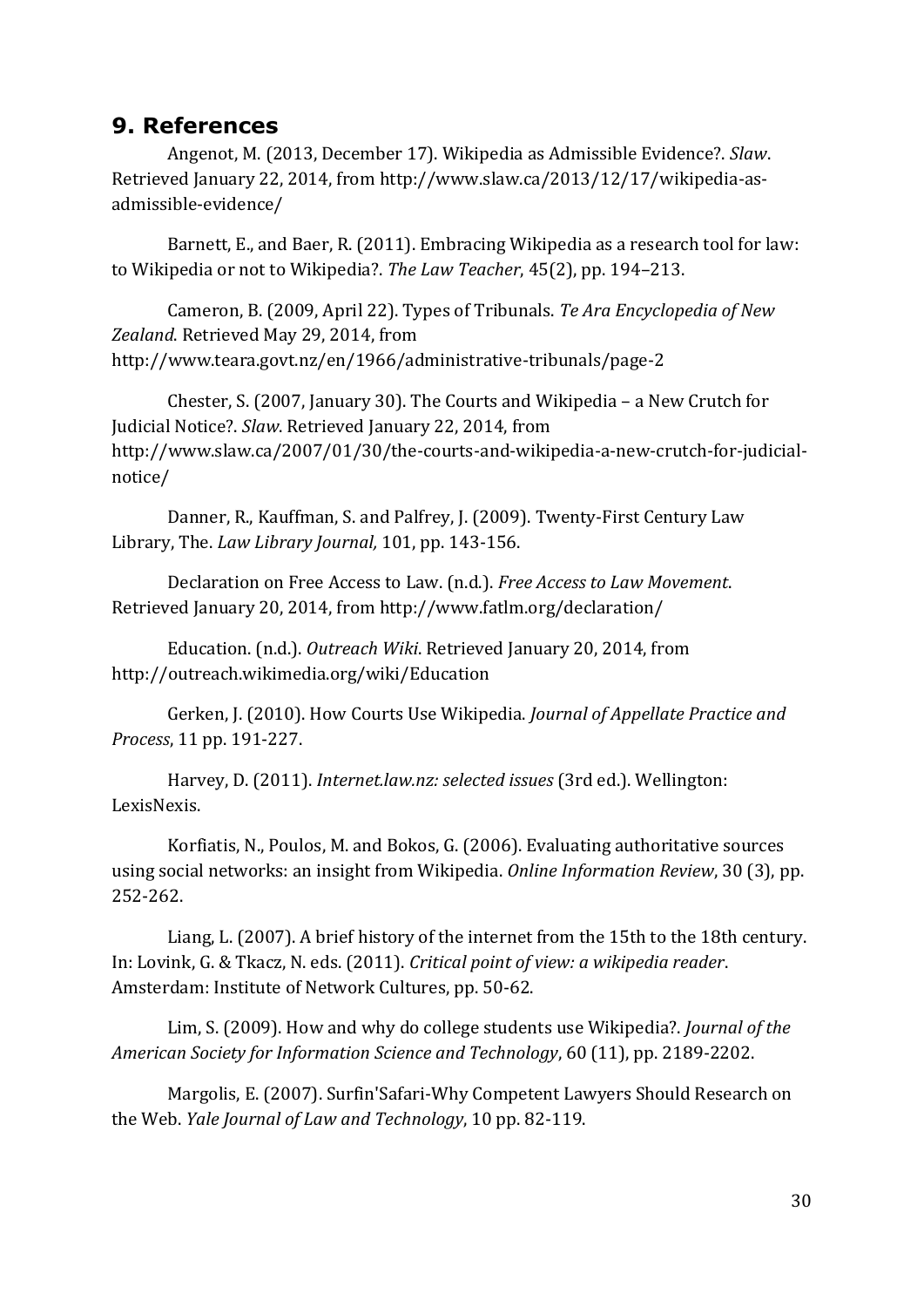McLay, G., & Murray, C. (2011). *New Zealand law style guide* (2nd ed.). Wellington: Thomson Reuters.

Murray, H. and Miller, J. (2010). Wikipedia in court: When and how citing Wikipedia and other consensus websites is appropriate. *St. John's Law Review*, 84 pp. 633-655.

Murley, D. (2008). In defense of wikipedia. *Law Library Journal*, 100 pp. 593-599.

Noveck, B. (2007). Wikipedia and the Future of Legal Education. *Journal of Legal Education,* 57 pp. 3-9.

O'Neil, M. (2011). Wikipedia and authority. In: Lovink, G. & Tkacz, N. eds. (2011). *Critical point of view: a wikipedia reader*. Amsterdam: Institute for Network Cultures, pp. 309-324.

Parise, A. (2010). 13 Steps of Successful Academic Legal Research, The. *International Journal of Legal Information,* 38 p. 1.

Peoples, L. F. 2009. The Citation of Wikipedia in Judicial Opinions. *Yale Journal of Law and Technology*, 12 pp. 1-51.

Rodrigues, G. P. (2013, December 3). International Legal Publishers — Lexis, Westlaw, Wolters Kluwer, And… Wikipedia. *Slaw*. Retrieved January 22, 2014, from http://www.slaw.ca/2013/12/23/international-legal-publishers-lexis-westlawwolters-kluwer-and-wikipedia/

Section 8 - The Independent Appeal Bodies. (n.d.). *Immigration Act Review*. Retrieved January 20, 2014, from http://www.dol.govt.nz/actreview/document/section8.asp

Spiller, P., & Hinde, G. W. (2011). *Butterworths New Zealand law dictionary* (7th ed.). Wellington: LexisNexis NZ.

Supreme Court Transcripts 2013. (n.d.). Courts of New Zealand. Retrieved June 1, 2014, from

http://www.courtsofnz.govt.nz/from/transcripts/transcripts/from/transcripts/supre me-court-transcripts-2013

Tertiary Source. (n.d.). *Wikipedia*. Retrieved June 12, 2014, from http://en.wikipedia.org/wiki/Tertiary\_source

The Structure of the Court System. (n.d.). *Courts of New Zealand*. Retrieved January 20, 2014, from

http://www.courtsofnz.govt.nz/about/system/structure/overview